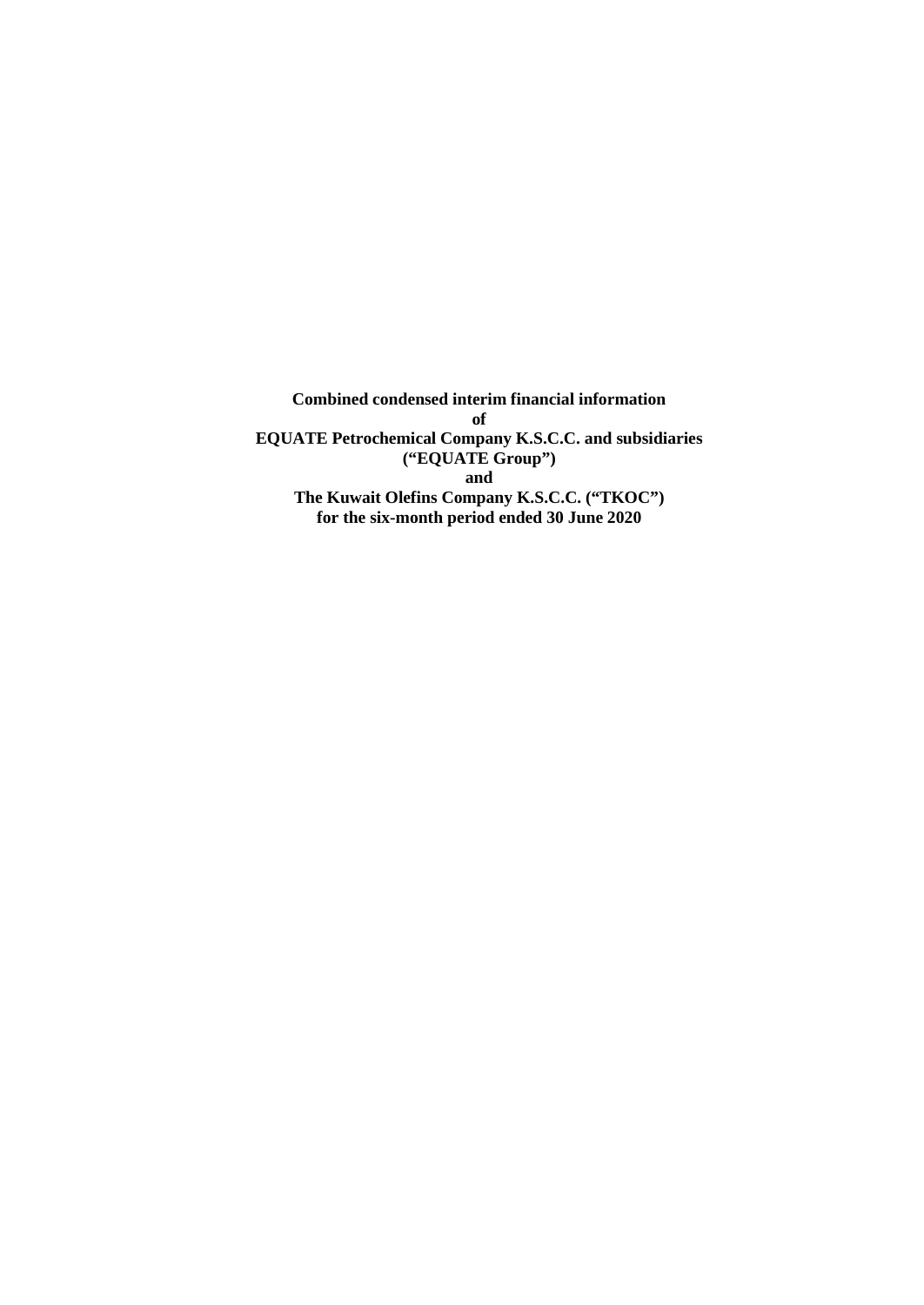# **Combined condensed interim financial information of EQUATE Group and TKOC State of Kuwait**

| <b>Contents</b>                                                                               | Page    |
|-----------------------------------------------------------------------------------------------|---------|
| Independent auditor's report on review of combined condensed interim financial<br>information | $1 - 2$ |
| Combined condensed statement of financial position                                            | 3       |
| Combined condensed statement of profit or loss and other comprehensive income                 | 4       |
| Combined condensed statement of changes in equity                                             | 5       |
| Combined condensed statement of cash flows                                                    | 6       |
| Notes to the combined condensed interim financial information                                 | 7 - 19  |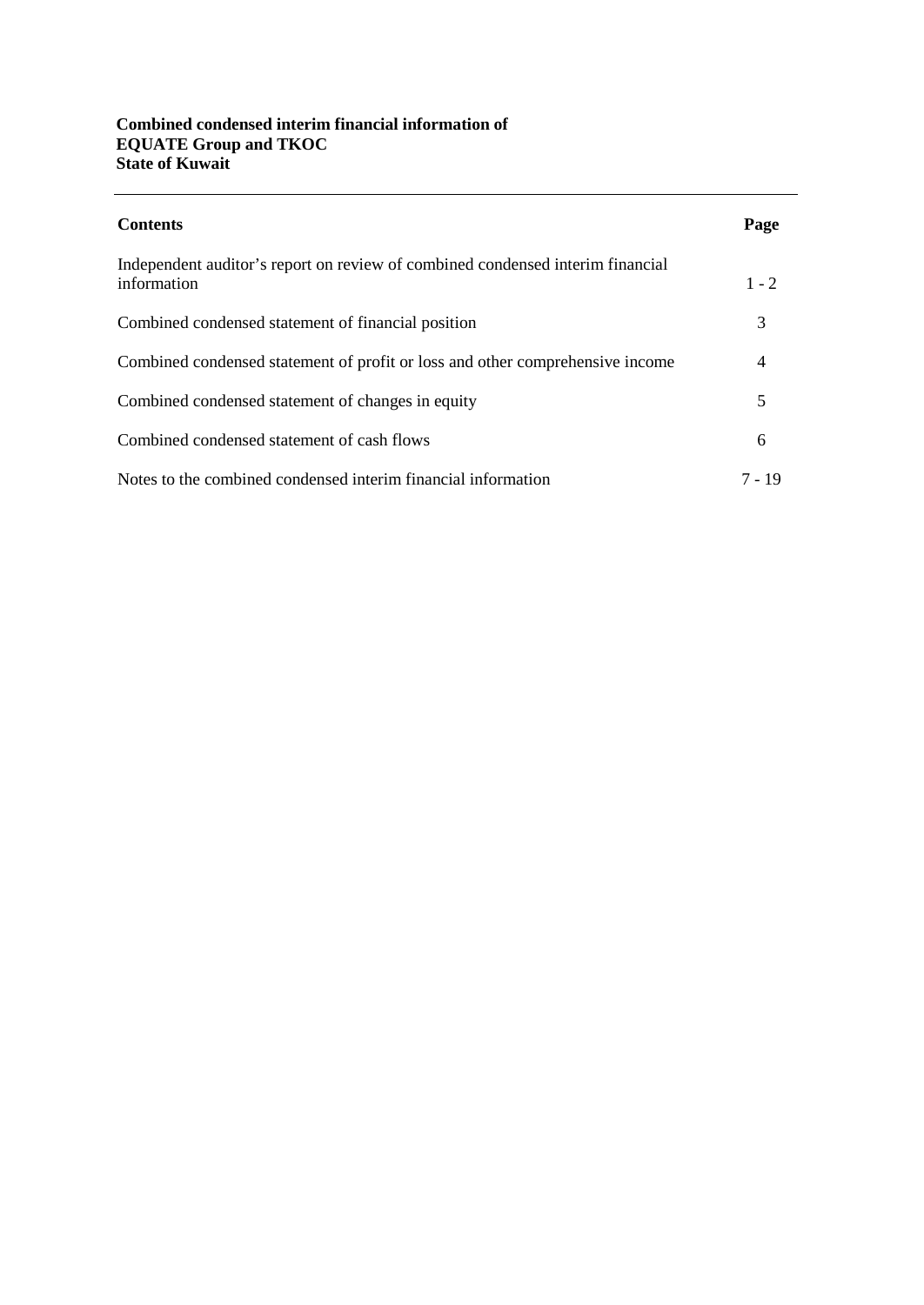

KPMG Safi Al-Mutawa & Partners Al Hamra Tower, 25th Floor Abdulaziz Al Sagr Street P.O. Box 24, Safat 13001 State of Kuwait Tel.: +965 2228 7000 Fax: +965 2228 7444

# Independent auditor's report on review of combined condensed interim financial information

#### **The Shareholders**

EQUATE Petrochemical Company K.S.C.C. and The Kuwait Olefins Company K.S.C.C. **State of Kuwait** 

#### Introduction

We have reviewed the accompanying combined condensed interim financial information of EQUATE Petrochemical Company K.S.C.C. ("EQUATE") and its subsidiaries (together "EQUATE Group") and The Kuwait Olefins Company K.S.C.C. ("TKOC") (together referred to as "the Reporting Entity"), which comprises the combined condensed statement of financial position as at 30 June 2020, the combined condensed statements of profit or loss and other comprehensive income, changes in equity and cash flows for the six-month period then ended, and notes to the combined condensed interim financial information. Management is responsible for the preparation and presentation of these combined condensed interim financial information in accordance with IAS 34, Interim Financial Reporting. Our responsibility is to express a conclusion on these combined condensed interim financial information based on our review.

#### **Scope of Review**

We conducted our review in accordance with the International Standard on Review Engagements 2410, Review of Interim Financial Information Performed by the Independent Auditor of the Entity. A review of interim financial information consists of making inquiries, primarily of persons responsible for financial and accounting matters, and applying analytical and other review procedures. A review is substantially less in scope than an audit conducted in accordance with international Standards on Auditing and consequently does not enable us to obtain assurance that we would become aware of all significant matters that might be identified in an audit. Accordingly, we do not express an audit opinion.

#### Conclusion

Based on our review, nothing has come to our attention that causes us to believe that the accompanying combined condensed interim financial information as at and for the six months ended 30 June 2020 are not prepared, in all material respects, in accordance with IAS 34, Interim Financial Reporting.

KPMG Safi Al-Mutawa & Partners, a Kuwaiti Public Accountant and a member firm of the KPMG network of independent member firms affiliated with KPMG International Cooperative ("KPMG International"), a Swiss entity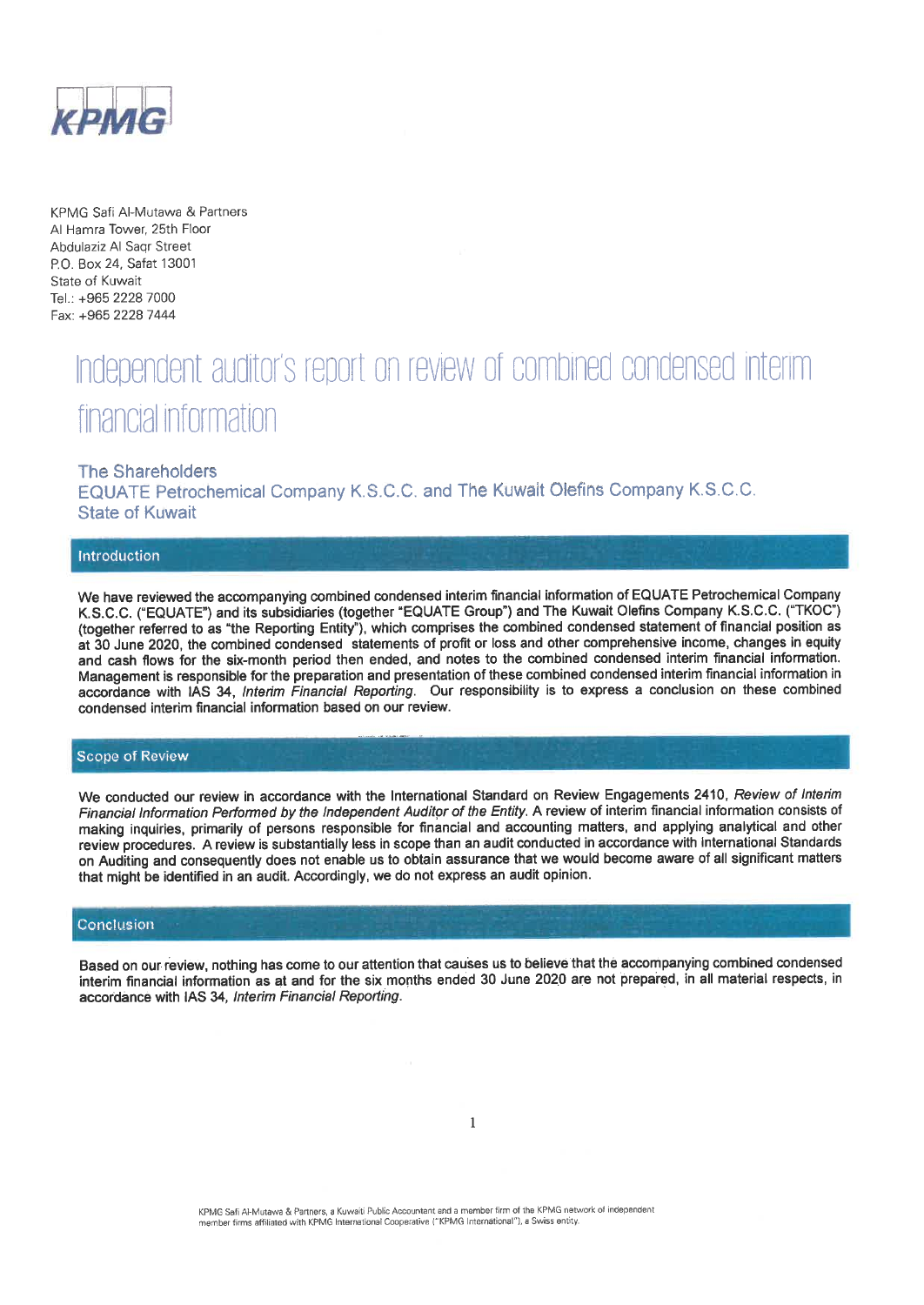

# Emphasis of matter - Basis of preparation

We draw attention to Note 1 and 2 to the combined condensed interim financial information, which describes their basis of preparation, including the approach to and the purpose of preparing them. The combined condensed interim financial information of the Reporting Entity were prepared for presentation to lenders of EQUATE Group. Our conclusion is not modified in respect of this matter.

 $\bar{\rm t}$ 

Safi A. Al-Mutawa License No 138 "A" of KPMG Safi Al-Mutawa & Partners Member firm of KPMG International

 $\overline{\phantom{a}}$ 

Kuwait: 11 August 2020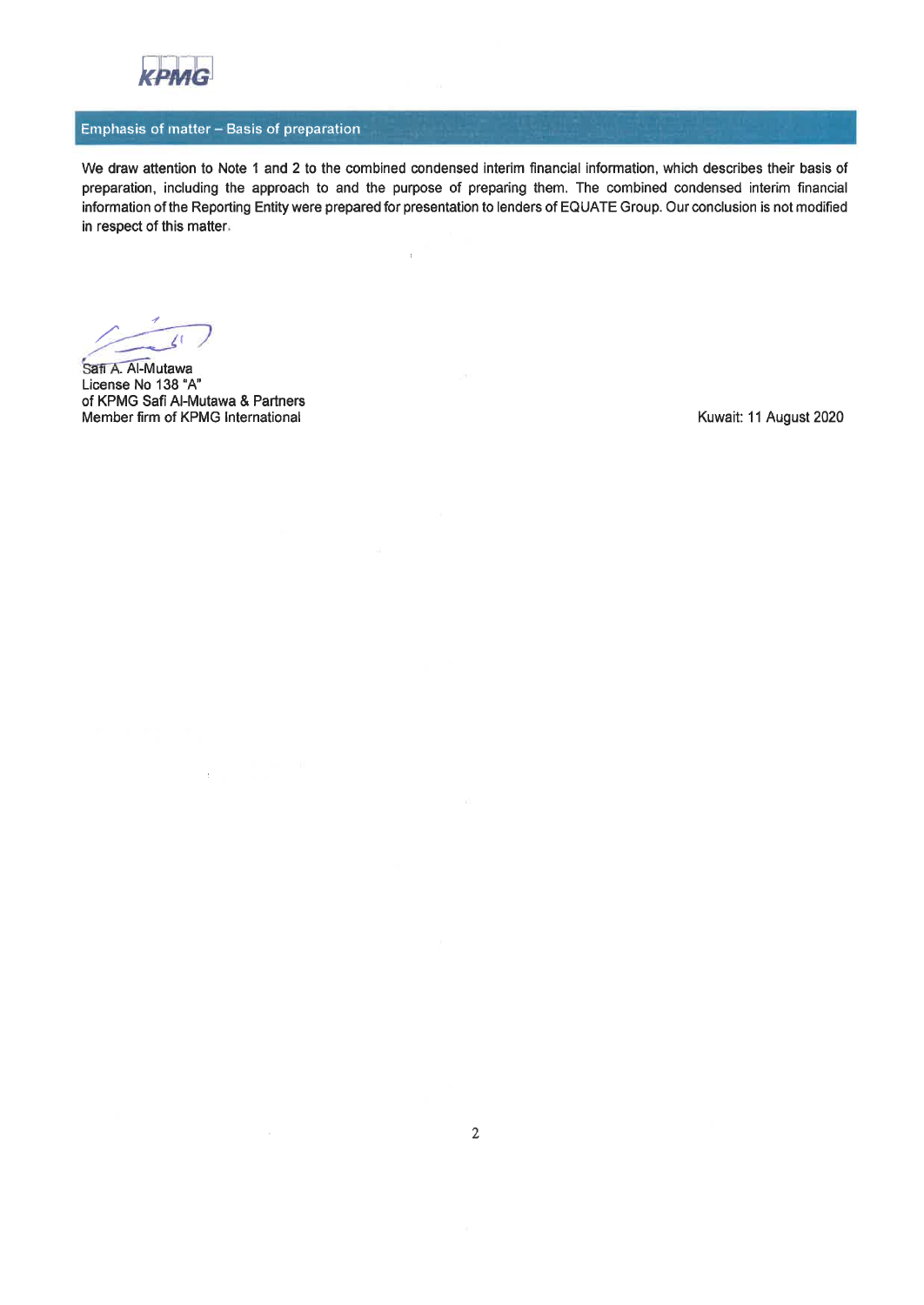# **Combined condensed statement of financial position of EQUATE Group and TKOC State of Kuwait**

*as at 30 June 2020*

|                                                |                | <b>USD</b> million |                     |
|------------------------------------------------|----------------|--------------------|---------------------|
|                                                |                | 30 June<br>2020    | 31 December<br>2019 |
|                                                | <b>Note</b>    |                    | (Audited)           |
| <b>Assets</b>                                  |                |                    |                     |
| Property, plant and equipment                  |                | 3,018              | 3,131               |
| Goodwill                                       |                | 1,689              | 1,689               |
| Intangible assets                              |                | 354                | 372                 |
| Right-of-use assets                            |                | 566                | 585                 |
| Deferred tax assets                            |                | 77                 | 61                  |
| Deferred charges and other assets              |                | 937                | 936                 |
| <b>Non-current assets</b>                      |                | 6,641              | 6,774               |
| Inventories                                    |                | 175                | 181                 |
| Due from related parties                       | 5              | 42                 | 38                  |
| Trade and other receivables                    |                | 589                | 516                 |
| Deferred charges and other assets              |                | 37                 | 37                  |
| Cash and bank balances                         | $\mathfrak{Z}$ | 460                | 802                 |
| <b>Current assets</b>                          |                | 1,303              | 1,574               |
| <b>Total assets</b>                            |                | 7,944              | 8,348               |
| <b>Equity</b>                                  |                |                    |                     |
| Share capital                                  |                | 1,080              | 1,080               |
| Treasury shares                                |                | (450)              | (450)               |
| Statutory reserve                              |                | 540                | 540                 |
| Retained earnings                              |                | 124                | 638                 |
| Remeasurement of retirement benefit obligation |                | (32)               | (32)                |
| Foreign currency translation reserve           |                | (3)                | 20                  |
| <b>Total equity</b>                            |                | 1,259              | 1,796               |
| <b>Liabilities</b>                             |                |                    |                     |
| Loans and borrowings                           | $\overline{4}$ | 4,612              | 4,607               |
| Deferred income                                |                | 142                | 150                 |
| Lease liability                                |                | 500                | 522                 |
| Deferred tax liabilities                       |                | 191                | 183                 |
| Retirement benefit obligation                  |                | 417                | 421                 |
| Long term incentives                           |                | 3                  | 3                   |
| <b>Non-current liabilities</b>                 |                | 5,865              | 5,886               |
| Long term incentives                           |                | 4                  | 4                   |
| Lease liability                                |                | 64                 | 65                  |
| Deferred income                                |                | 15                 | 15                  |
| Due to related parties                         | 5              | 122                | 117                 |
| Trade and other payables                       | 5(f)           | 615                | 465                 |
| <b>Current liabilities</b>                     |                | 820                | 666                 |
| <b>Total liabilities</b>                       |                | 6,685              | 6,552               |
| <b>Total equity and liabilities</b>            |                | 7,944              | 8,348               |

The attached notes on pages 7 to 19 form an integral part of these combined condensed interim financial information.

Ramesh Ramachandran *President & Chief Executive Officer*

Orthellel

Dawood Al-Abduljalil *Chief Financial Officer*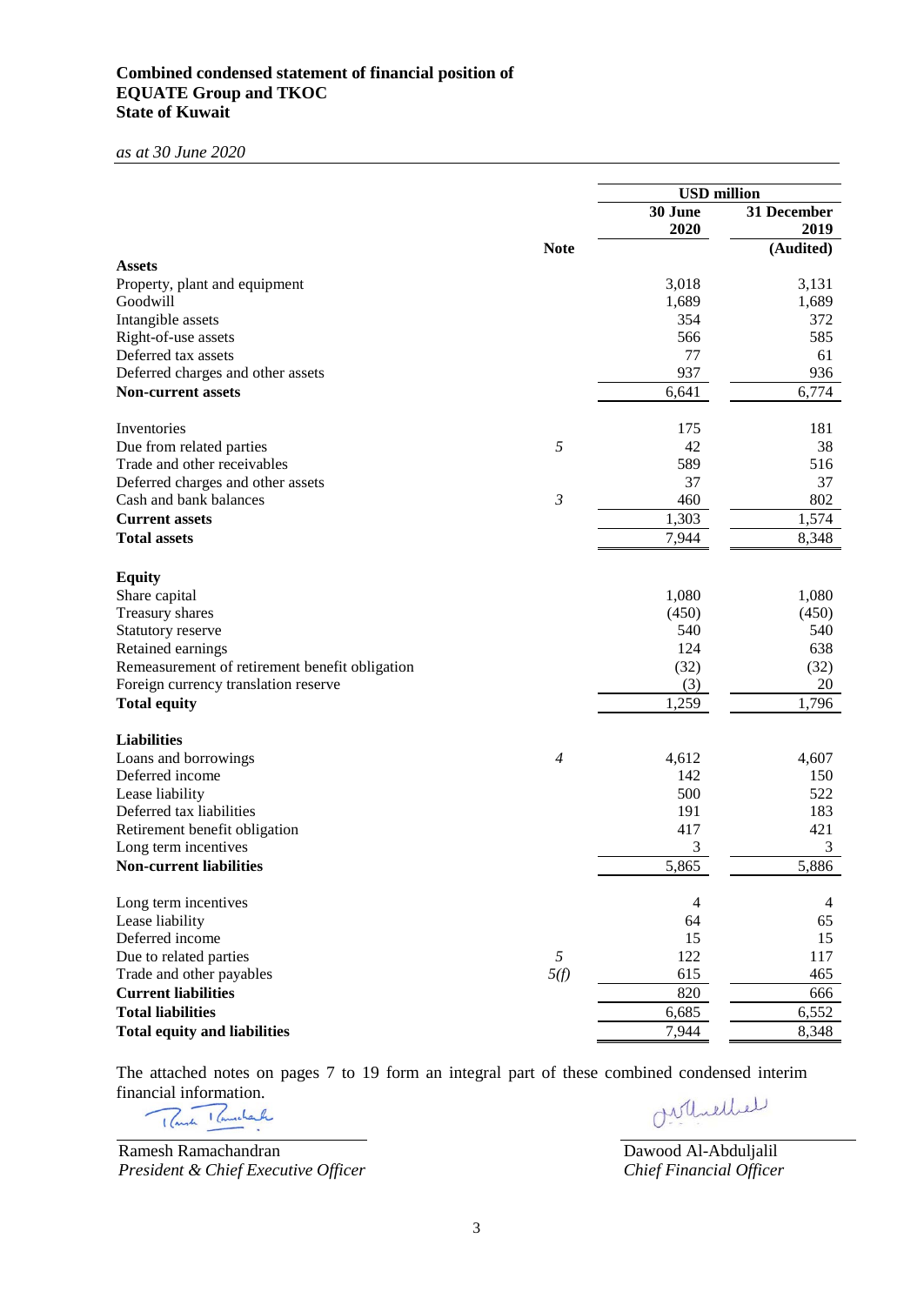# **Combined condensed statement of profit or loss and other comprehensive income of EQUATE Group and TKOC State of Kuwait**

*for the six month period ended 30 June 2020*

|                                                                         | <b>USD</b> million |                |
|-------------------------------------------------------------------------|--------------------|----------------|
|                                                                         | 2020               | 2019           |
| Sales                                                                   | 1,423              | 1,711          |
| Cost of sales                                                           | (1,167)            | (1,319)        |
| <b>Gross profit</b>                                                     | 256                | 392            |
| Management fee                                                          | 3                  | 3              |
| Reservation right fees                                                  | 8                  | 8              |
| General, administrative and selling expenses                            | (41)               | (50)           |
| Other income                                                            |                    | 9              |
| Foreign exchange gain                                                   |                    | 4              |
| <b>Profit from operations</b>                                           | 228                | 366            |
| Finance income                                                          | 5                  | 11             |
| Finance costs                                                           | (111)              | (74)           |
| <b>Profit before contribution to Kuwait Foundation</b>                  |                    |                |
| for the Advancement of Sciences ("KFAS"),                               |                    |                |
| Zakat, tax on subsidiaries and Board of                                 |                    |                |
| <b>Directors' remuneration</b>                                          | 122                | 303            |
| <b>Contribution to KFAS</b>                                             | (2)                | (3)            |
| <b>Contribution to Zakat</b>                                            | (1)                | (2)            |
| Tax on subsidiaries                                                     | 5                  | 10             |
| Board of Directors' remuneration                                        | (0)                | (0)            |
| Net profit for the period                                               | 124                | 308            |
| Other comprehensive income                                              |                    |                |
| Items that are or may be reclassified subsequently to<br>profit or loss |                    |                |
| Foreign currency translation differences                                | (23)               | 2              |
| Other comprehensive (loss) / income for the period                      | (23)               | $\overline{2}$ |
| Total comprehensive income for the period                               | 101                | 310            |

The attached notes on pages 7 to 19 form an integral part of these combined condensed interim financial information.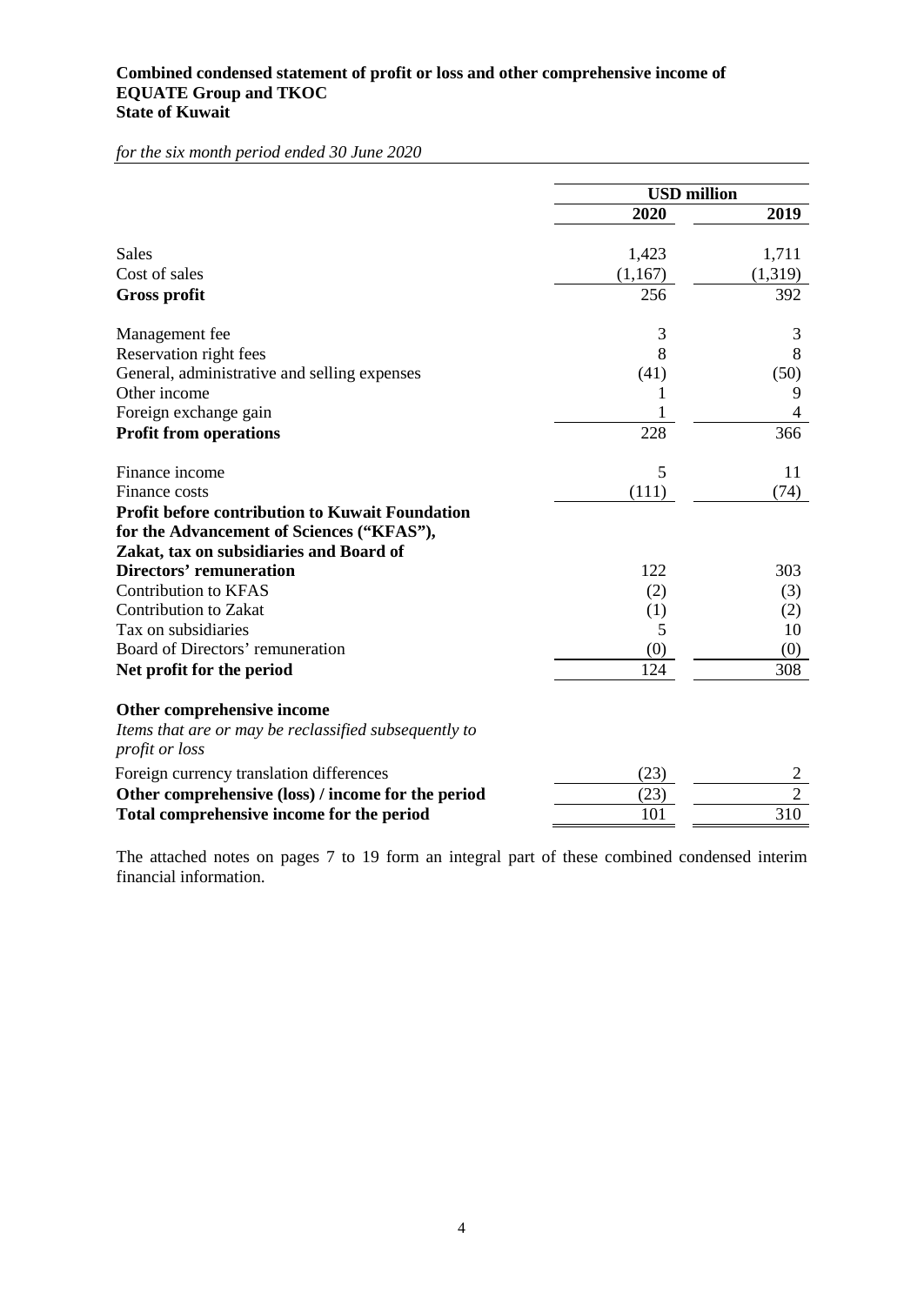# **Combined condensed statement of changes in equity of EQUATE Group and TKOC State of Kuwait**

## *for the six month period ended 30 June 2020*

|                                   |                         |                           |                             | <b>USD</b> million          |                                                             |                                               |                |
|-----------------------------------|-------------------------|---------------------------|-----------------------------|-----------------------------|-------------------------------------------------------------|-----------------------------------------------|----------------|
|                                   | <b>Share</b><br>capital | <b>Treasury</b><br>shares | <b>Statutory</b><br>reserve | <b>Retained</b><br>earnings | <b>Remeasurement</b><br>of retirement<br>benefit obligation | Foreign<br>currency<br>translation<br>reserve | <b>Total</b>   |
| <b>Balances as at 1 January</b>   |                         |                           |                             |                             |                                                             |                                               |                |
| 2019 (audited)                    | 1,080                   | (450)                     | 540                         | 1,560                       | (39)                                                        | 14                                            | 2,705          |
| Net profit for the period         |                         |                           |                             | 308                         |                                                             |                                               | 308            |
| Other comprehensive income        |                         |                           |                             | $\overline{\phantom{a}}$    |                                                             | $\overline{2}$                                | $\overline{2}$ |
| <b>Total comprehensive income</b> |                         |                           |                             |                             |                                                             |                                               |                |
| for the period                    |                         |                           |                             | 308                         |                                                             | $\overline{2}$                                | 310            |
| Dividends paid                    |                         |                           |                             | (1,560)                     |                                                             |                                               | (1,560)        |
| <b>Balance as at 30 June 2019</b> | 1,080                   | (450)                     | 540                         | 308                         | (39)                                                        | 16                                            | 1,455          |
| <b>Balances as at 1 January</b>   |                         |                           |                             |                             |                                                             |                                               |                |
| 2020 (audited)                    | 1,080                   | (450)                     | 540                         | 638                         | (32)                                                        | 20                                            | 1,796          |
| Net profit for the period         |                         |                           |                             | 124                         |                                                             |                                               | 124            |
| Other comprehensive loss          |                         |                           |                             |                             |                                                             | (23)                                          | (23)           |
| <b>Total comprehensive income</b> |                         |                           |                             |                             |                                                             |                                               |                |
| for the period                    |                         |                           |                             | 124                         |                                                             | (23)                                          | 101            |
| Dividends declared/paid           |                         |                           |                             | (638)                       |                                                             |                                               | (638)          |
| <b>Balance as at 30 June 2020</b> | 1,080                   | (450)                     | 540                         | 124                         | (32)                                                        | (3)                                           | 1,259          |

The attached notes on pages 7 to 19 form an integral part of these combined condensed interim financial information.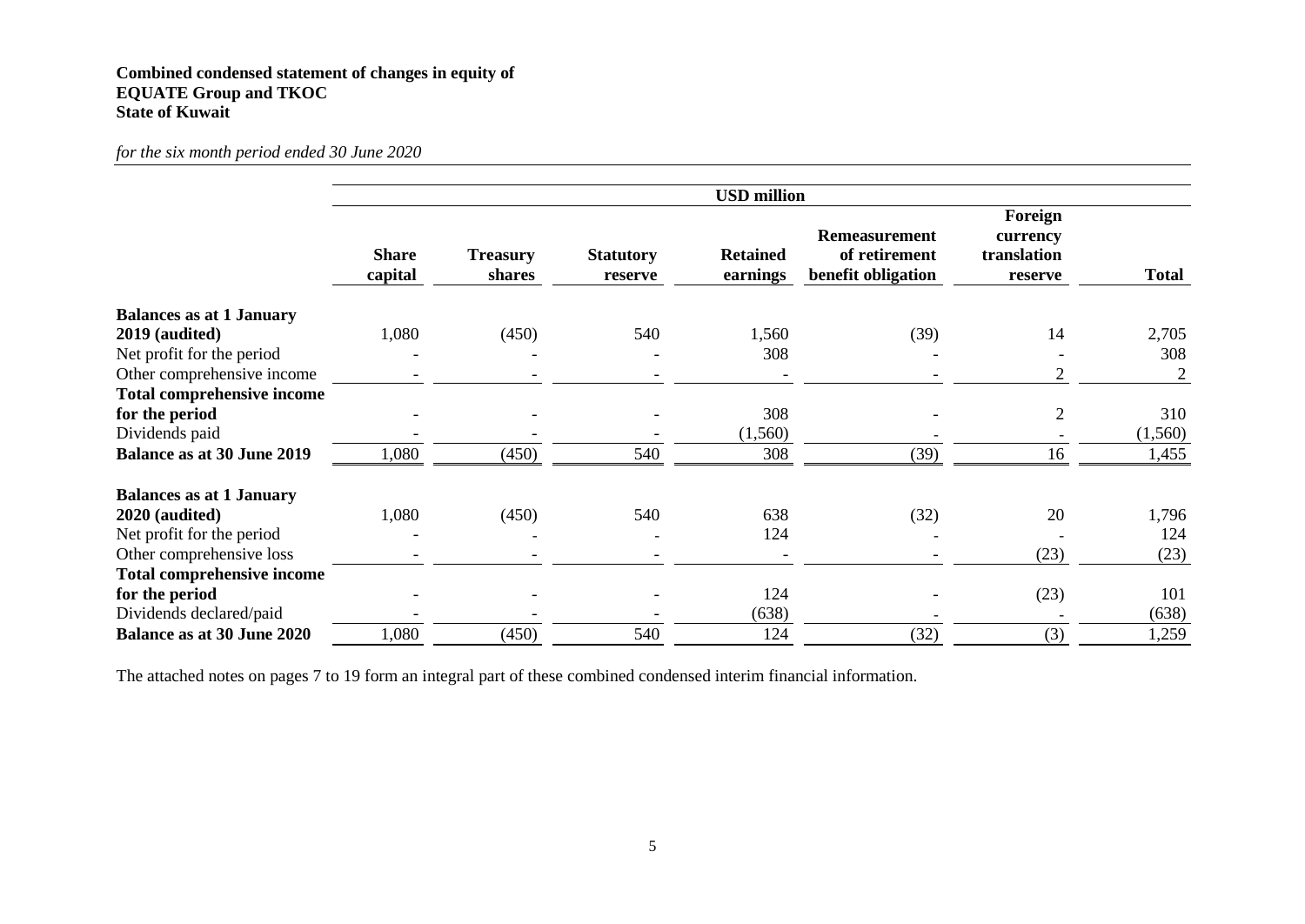# **Combined condensed statement of cash flows of EQUATE Group and TKOC State of Kuwait**

*for the six month period ended 30 June 2020*

|                                                          |                | <b>USD million</b> |          |
|----------------------------------------------------------|----------------|--------------------|----------|
|                                                          | <b>Note</b>    | 2020               | 2019     |
|                                                          |                |                    |          |
| <b>Cash flows from operating activities</b>              |                |                    |          |
| Net profit for the period                                |                | 124                | 308      |
| Adjustments for:                                         |                |                    |          |
| Depreciation                                             |                | 149                | 140      |
| Amortisation of intangibles and deferred assets          |                | 40                 | 28       |
| Reservation right fees                                   |                | (8)                | (8)      |
| Deferred income tax                                      |                | (8)                | (13)     |
| Finance costs                                            |                | 111                | 74       |
| Finance income                                           |                | (5)                | (11)     |
| Provision for retirement benefit obligation              |                | 23                 | 25       |
| Foreign exchange loss on retirement benefit obligations  |                | (9)                | $\bf{0}$ |
| Provision for long term incentives                       |                | 3                  | 2        |
|                                                          |                | 420                | 545      |
| Changes in:                                              |                |                    |          |
| Inventories                                              |                | 6                  | 33       |
| Due from related parties                                 |                | (4)                | 18       |
| Trade and other receivables                              |                | (73)               | 16       |
| Deferred charges and other assets                        |                | (21)               | 8        |
| Due to related parties                                   |                | 5                  | (13)     |
| Trade and other payables                                 |                | (115)              | (100)    |
| Retirement benefit obligation paid                       |                | (18)               | (15)     |
| Long term incentives paid                                |                | (3)                | (3)      |
| Net cash from operating activities                       |                | 197                | 489      |
|                                                          |                |                    |          |
| <b>Cash flows from investing activities</b>              |                |                    |          |
| Purchase of property, plant and equipment                |                | (24)               | (264)    |
| Deferred charges payment                                 |                |                    | (409)    |
| Investment in staff saving scheme                        |                | (1)                | (1)      |
| Matured short term deposits                              |                |                    | 912      |
| Finance income received                                  |                | 13                 | 23       |
| Net cash (used in) / generated from investing activities |                | (12)               | 261      |
|                                                          |                |                    |          |
| <b>Cash flows from financing activities</b>              |                |                    |          |
| Repayment of long-term loans                             | $\overline{4}$ | (1,900)            |          |
| Proceeds from issue of new notes                         | $\overline{4}$ | 1,600              |          |
| Proceeds from bilateral loans                            | 4              | 300                |          |
| Loan origination fee paid                                | $\overline{4}$ | (9)                |          |
| Lease payments                                           |                | (34)               | (6)      |
| Finance costs paid                                       |                | (103)              | (70)     |
| Dividends paid                                           |                | (382)              | (1, 560) |
| Net cash used in financing activities                    |                | (528)              | (1,636)  |
| Net decrease in cash and cash equivalents                |                | (343)              | (886)    |
| Cash and cash equivalents at beginning of the period     |                | 750                | 1,224    |
| Cash and cash equivalents at end of the period           | 3              | 407                | 338      |

The attached notes on pages 7 to 19 form an integral part of these combined condensed interim financial information.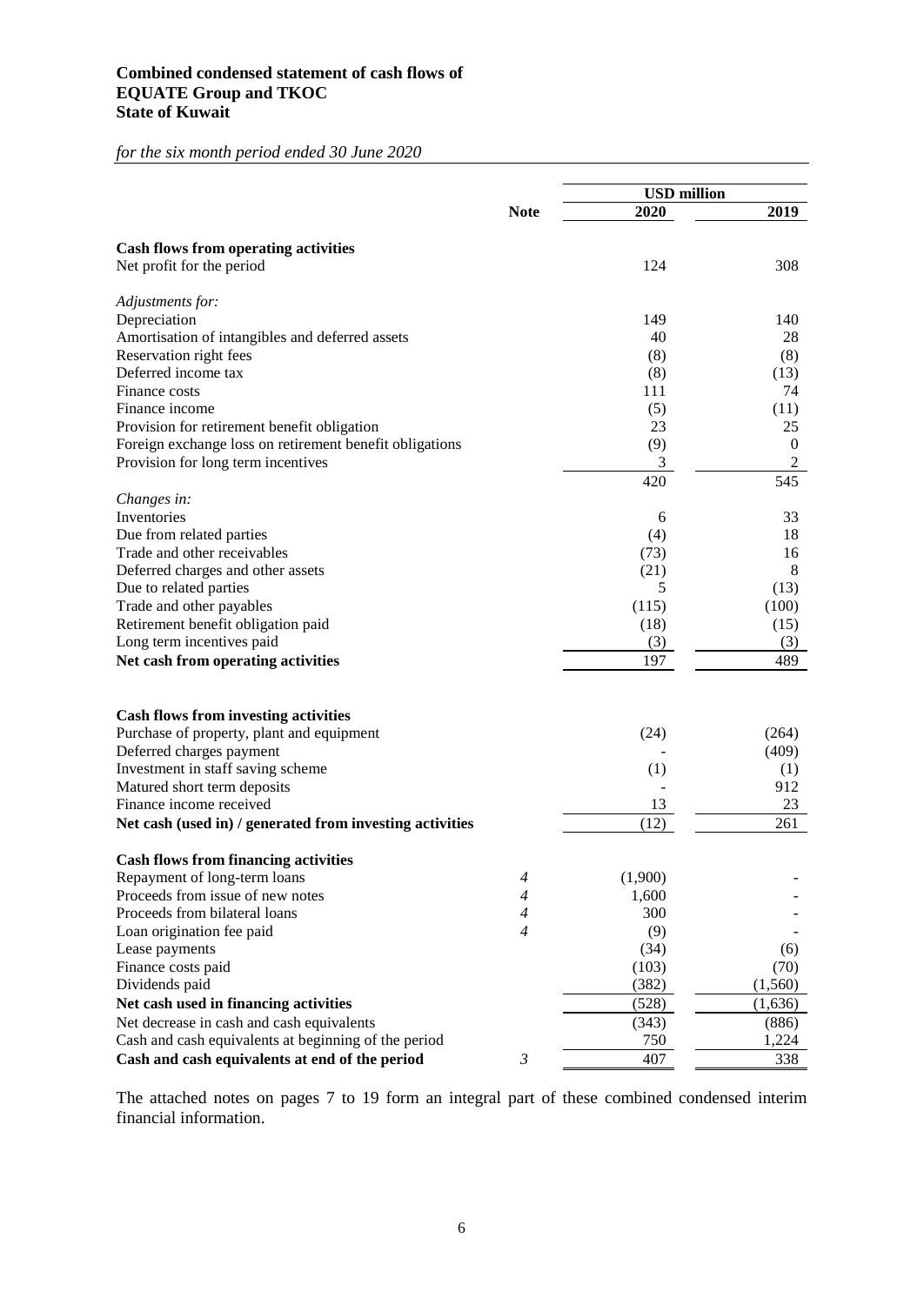# **1. Reporting entity**

EQUATE Petrochemical Company K.S.C.C. ("EQUATE") is a closed Kuwaiti Shareholding Company incorporated in the State of Kuwait on 20 November 1995. EQUATE is primarily engaged in manufacturing and sale of Ethylene Glycol ("EG"), polyethylene ("PE") and polyethylene terephthalate ("PET"). EQUATE also operates and maintains Olefins II, Styrene, Aromatics and Polypropylene plants on behalf of its related entities in Kuwait.

The Kuwait Olefins Company K.S.C.C. ("TKOC") is a closed Kuwaiti Shareholding Company incorporated in the State of Kuwait on 10 October 2004 and is primarily engaged in the manufacturing and sale of Ethylene and Ethylene Glycol ("EG"). TKOC is owned by EQUATE's shareholders and is managed by EQUATE's management. Additionally, the manufacturing plants of both EQUATE and TKOC are integrated and operated and managed by EQUATE's management under various agreements.

EQUATE and TKOC are owned by Dow Europe Holding B.V. ("DEHBV"), Petrochemical Industries Company K.S.C. ("PIC"), Boubyan Petrochemical Company K.S.C. ("BPC") and Al-Qurain Petrochemical Industries Company K.S.C. ("QPIC"). The shareholding of both the companies are identical and they are under common control. The registered address of both the companies is Central Ahmadi, Block 12, Kuwait.

DEHBV is a subsidiary of the The Dow Chemical Company ("TDCC").

EQUATE and its subsidiaries set out below, together referred as "EQUATE Group" and EQUATE Group and TKOC together referred as "the Reporting Entity".

The combined condensed interim financial information, which is the responsibility of the management of the Reporting Entity, is being presented with the sole purpose of providing, in a single set of financial information related to the combined financial position and combined financial performance of the Reporting Entity. The combined condensed interim financial information is being prepared by and at the level of the common shareholders of EQUATE and TKOC. This combined condensed interim financial information of the Reporting Entity were prepared for presentation to lenders of EQUATE Group.

The combined condensed interim financial information as at and for the period ended 30 June 2020 comprises of the condensed consolidated interim financial information of EQUATE Group and condensed interim financial information of TKOC. List of directly and indirectly owned subsidiaries of EQUATE is as follows: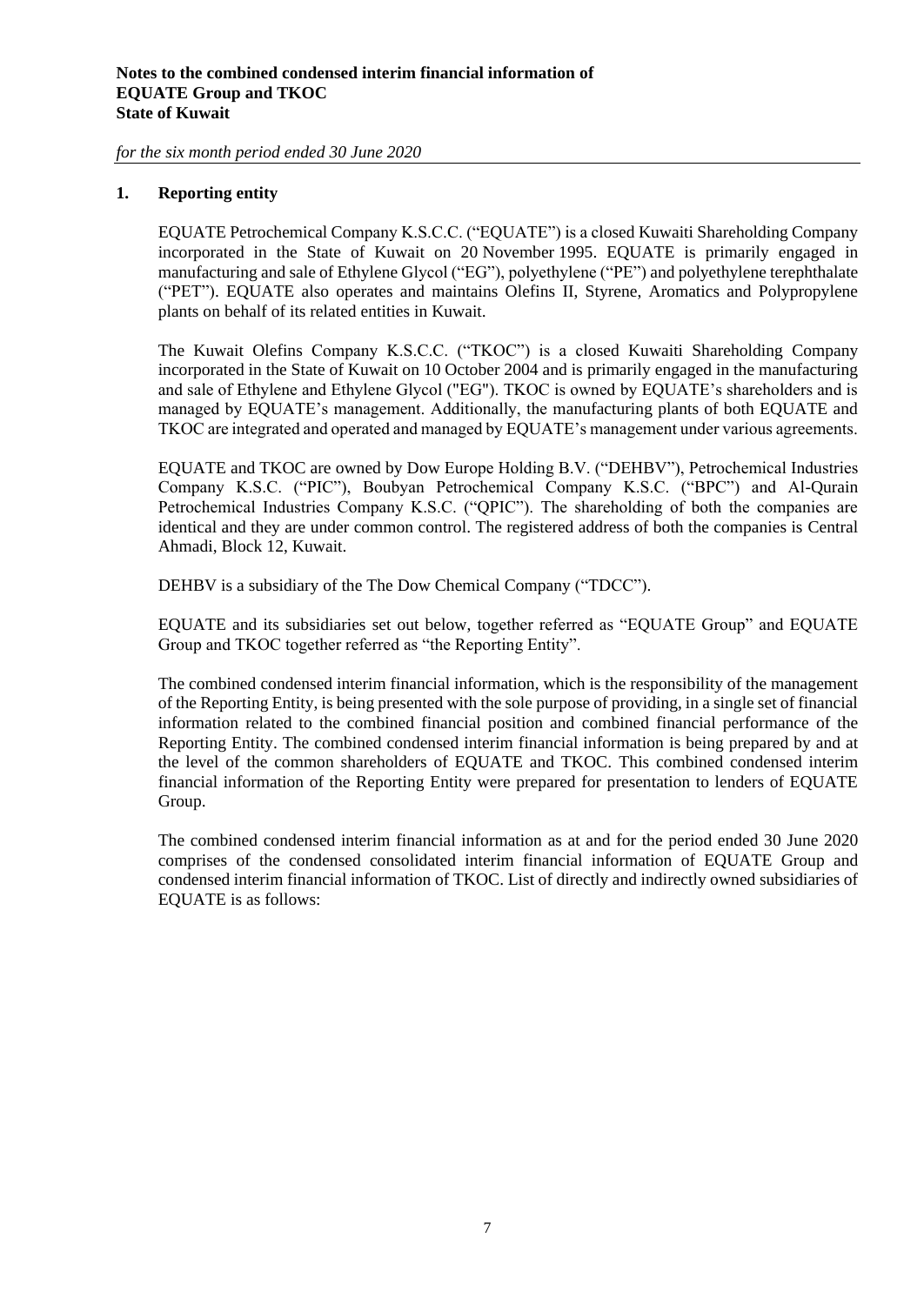## **Notes to the combined condensed interim financial information of EQUATE Group and TKOC State of Kuwait**

*for the six month period ended 30 June 2020*

| Name of entity                          | <b>Country of</b><br>incorporation | <b>Principal business</b>        |                 | <b>Percentage of holdings</b> |
|-----------------------------------------|------------------------------------|----------------------------------|-----------------|-------------------------------|
|                                         |                                    |                                  | 30 June<br>2020 | 31 December<br>2019           |
| Equate Petrochemical B.V. ("EQUATE BV") | <b>Netherlands</b>                 | <b>Holding Company</b>           | 100%            | 100%                          |
| MEGlobal Canada ULC ("MEGC")            | Canada                             | Manufacturing and sales of EG    | 100%            | 100%                          |
| <b>EQUATE Sukuk SPC Limited</b>         | <b>UAE</b>                         | Special Purpose Company          | 100%            |                               |
| <b>MEGlobal International FZE</b>       | <b>UAE</b>                         | Marketing and distribution of EG | 100%            |                               |
| <b>Held through EQUATE BV</b>           |                                    |                                  |                 |                               |
| MEGlobal B.V ("MEG B.V.")               | Netherlands                        | <b>Holding Company</b>           | 100%            | 100%                          |
| <b>MEGlobal Americas Inc</b>            | <b>USA</b>                         | Marketing and distribution of EG | 100%            | 100%                          |
| <b>MEGlobal Asia Limited</b>            | China                              | Marketing and distribution of EG | 100%            | 100%                          |
| <b>MEGlobal International FZE</b>       | <b>UAE</b>                         | Marketing and distribution of EG | $\overline{a}$  | 100%                          |
| MEGlobal Mexico S.A. de C.V.            | Mexico                             | Marketing and distribution of EG | 100%            | 100%                          |
| <b>MEGlobal Trading Group</b>           | China                              | Marketing and distribution of EG | 100%            | 100%                          |
| MEGlobal Europe GmbH                    | Switzerland                        | Marketing and distribution of EG | 100%            | 100%                          |
| MEGlobal Comercio Do Brasil Ltda        | <b>Brazil</b>                      | Marketing and distribution of EG | 100%            | 100%                          |
| Equipolymers GmbH                       | Germany                            | Manufacturing and sales of PET   | 100%            | 100%                          |
| Equipolymers Srl                        | Italy                              | Marketing of PET                 | 100%            | 100%                          |
| <b>Held through MEGC</b>                |                                    |                                  |                 |                               |
| Alberta & Orient Glycol Company ULC     | Canada                             | Manufacturing and sales of EG    | 100%            | 100%                          |

\* Effective from 1 January 2020, EQUATE acquired 100% share capital of MEGlobal International FZE which was a fully owned subsidiary and held through EQUATE BV.

These combined condensed interim financial information was authorised for issue by President and Chief Executive Officer of the Reporting Entity on 11 August 2020

## **2. Basis of preparation**

#### a) Statement of compliance

These combined condensed interim financial information for the six months period ended 30 June 2020 have been prepared in accordance with IAS 34 Interim Financial Reporting, and should be read in conjunction with the Reporting Entity's last annual combined financial statements as at and for the year ended 31 December 2019 ("last annual combined financial statements"). They do not include all of the information required for a complete set of financial statements prepared in accordance with IFRS Standards. However, selected explanatory notes are included to explain events and transactions that are significant to an understanding of the changes in the Reporting Entity's financial position and performance since the last annual combined financial statements. Operating results for the six month period ended 30 June 2020 are not necessarily indicative of the results that may be expected for the financial year ending 31 December 2020.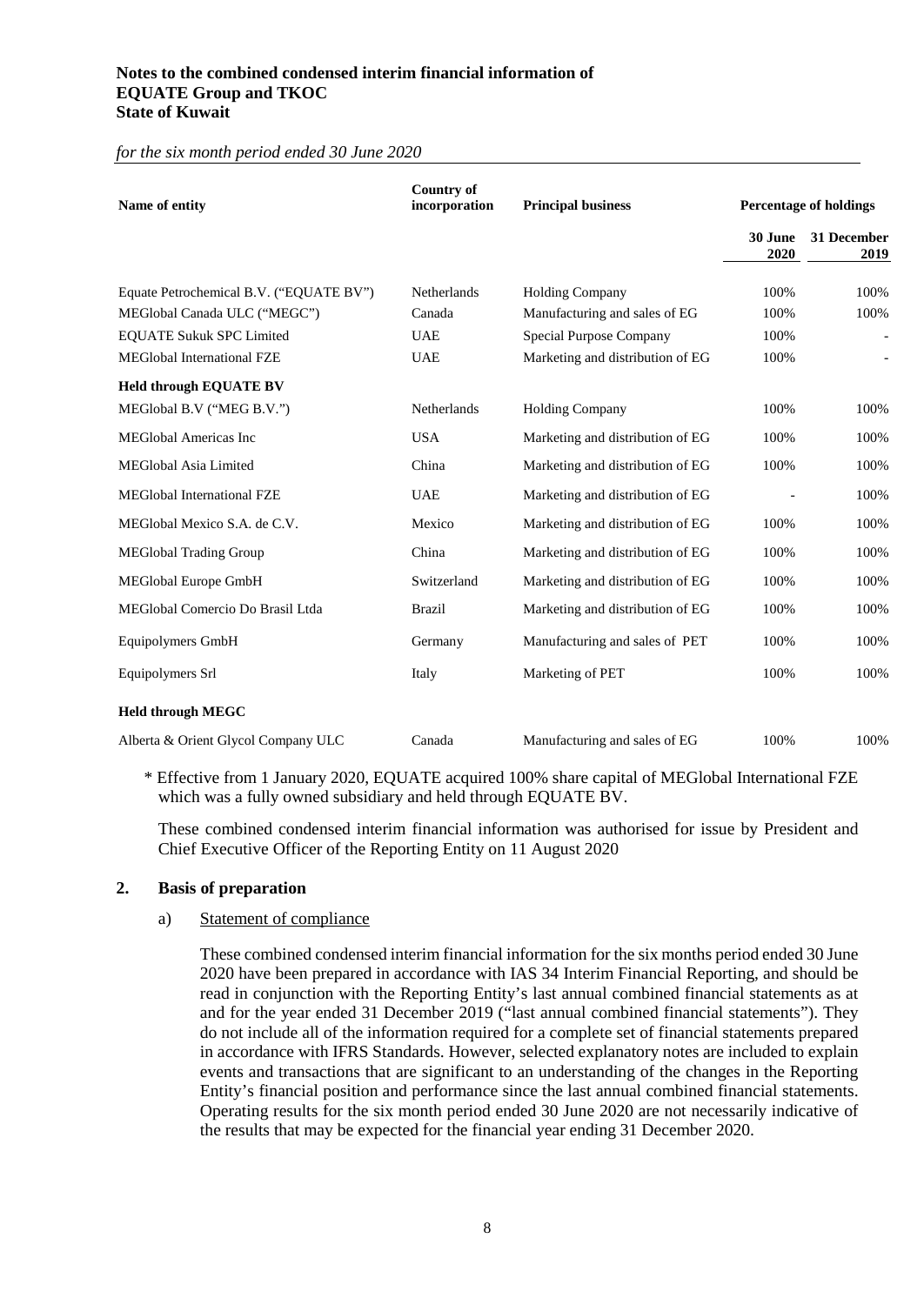#### b) Basis of combination

This combined condensed interim financial information has been prepared by combining condensed consolidated interim financial information of EQUATE Group and condensed interim financial information of TKOC for the six month period ended 30 June 2020, prepared in accordance with IAS 34 *Interim Financial Reporting.*

This combined condensed interim financial information has been prepared as following:

- Financial information is combined on a line-by-line basis by adding together assets, liabilities, income and expenses;
- Share capital and reserves are aggregated;
- Inter-company transactions and balances are eliminated; and
- Taxes have been determined based on the tax charges recorded by individual entities.

#### c) Judgments and estimates

In preparing these combined condensed interim financial information, management has made judgements and estimates that affect the application of accounting policies and the reported amounts of assets and liabilities, income and expense. Actual results may differ from these estimates.

The significant judgements made by management in applying the Reporting Entity's accounting policies and the key sources of estimation uncertainty are the same as those described in the last annual combined financial statements.

#### d) Significant accounting policies

The accounting policies applied in these combined condensed interim financial information are the same as those applied in the Reporting Entity's combined financial statements as at and for the year ended 31 December 2019. A number of new standards are effective from 1 January 2020 but they do not have a material effect on the Reporting Entity's combined condensed interim financial information.

#### **3. Cash and bank balances**

|                                                           |             | <b>USD</b> million |  |  |
|-----------------------------------------------------------|-------------|--------------------|--|--|
|                                                           | 30 June     | 31 December        |  |  |
|                                                           | <b>2020</b> | 2019               |  |  |
|                                                           |             | (Audited)          |  |  |
|                                                           |             |                    |  |  |
| Cash balances                                             | $\theta$    | $\Omega$           |  |  |
| <b>Bank balances</b>                                      | 260         | 126                |  |  |
| Term deposits                                             | 200         | 676                |  |  |
| Total cash and bank balances                              | 460         | 802                |  |  |
| Less: Amount reserved relating to staff saving scheme     | (53)        | (52)               |  |  |
| Cash and cash equivalents for the statement of cash flows | 407         | 750                |  |  |
|                                                           |             |                    |  |  |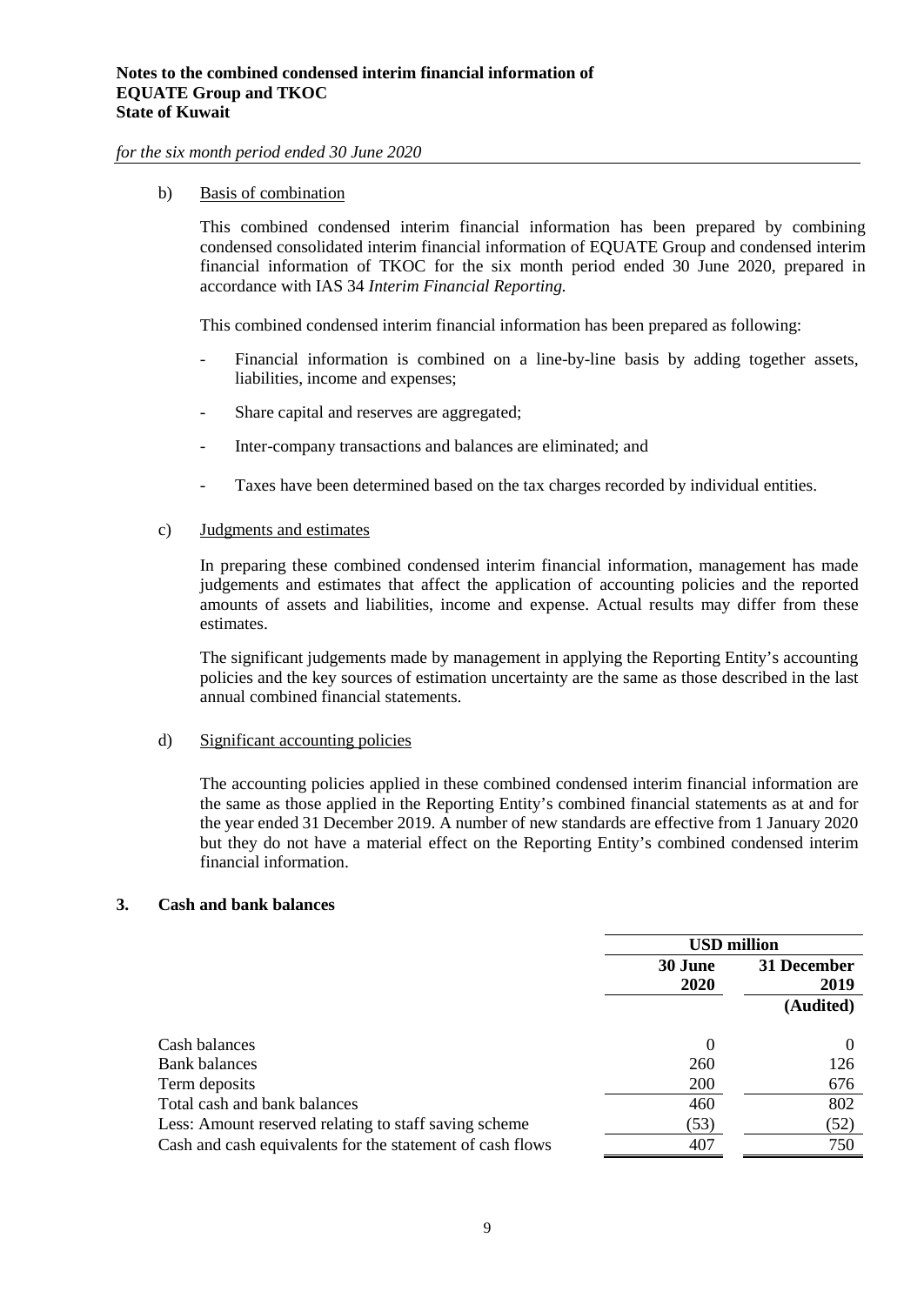## **Notes to the combined condensed interim financial information of EQUATE Group and TKOC State of Kuwait**

*for the six month period ended 30 June 2020*

The effective interest rate on time deposits as at 30 June 2020 was 1.61% (as at 31 December 2019: 2.59%) per annum.

## **4. Loans and borrowings**

|                                                       | <b>USD</b> million |                 |
|-------------------------------------------------------|--------------------|-----------------|
|                                                       | 30 June<br>2020    | 30 June<br>2019 |
| Balance at 1 January                                  | 4,607              | 4,591           |
| Loan origination fee                                  | (9)                |                 |
| Amortization for the period                           | 14                 | 3               |
| Repayment of long term loan                           | (1,900)            |                 |
| Issue of conventional bonds                           | 1,600              |                 |
| New loan facilities (Murabaha and Term loan facility) | 300                |                 |
| Balance at 30 June                                    | 4,612              | 4,594           |

#### *Long term loan*

On 23 June 2016, the EQUATE Group had entered into a USD 5 billion long term loan agreement ("Term Loan") with a consortium of banks. The Term Loan consisted of USD 2 billion Tranche A 5 year bullet facility, USD 2 billion Tranche B 3-year bullet facility, and USD 1 billion 3 year revolving credit facility. The EQUATE Group was jointly and severally a guarantor along with TKOC for the Term Loan and the credit facilities included customary covenants. On 23 June 2016 and on 30 November 2016, the EQUATE Group drewdown USD 2 billion from Tranche A facility and USD 0.5 billion from Tranche B facility, respectively.

In February 2017, the EQUATE Group early settled Tranche B 3-year bullet facility amounting to USD 500 million and cancelled the undrawn available facility of Tranche B.

On 13 December 2018, the EQUATE Group completed the restructuring and extended the Tranche A term loan facility until 23 June 2023, revolver credit facility until 23 June 2022, and spread on both term loan and the revolver credit facility was reduced. As part of the amendment and extension of the facilities, the EQUATE Group repaid an amount of USD 100 million, thereby reducing the Tranche A Term loan Facility outstanding balance to USD 1.9 billion.

During the period, EQUATE Group fully settled Tranche A term loan facility amounting to USD 1,900 million using the proceeds from issuing of new notes amounting to USD 1,600 million and a new 3 year term and murabaha loan amounting to USD 300 million. This loan facility has been guaranteed by TKOC.

On 28 June 2020, the existing revolver facility commitment was reduced to USD 500 million and extended the maturity by one year to 23 June 2023.

At 30 June 2020, the details of the term & murabaha loan and revolving credit facility are as follows:

|                        | Term and      | Revolving credit |                       |
|------------------------|---------------|------------------|-----------------------|
|                        | murabaha loan | facility         | <b>Total Facility</b> |
| Islamic financing      |               | 47               | 122                   |
| Conventional financing | 225           | 453              | 678                   |
| Total                  | 300           | 500              | 800                   |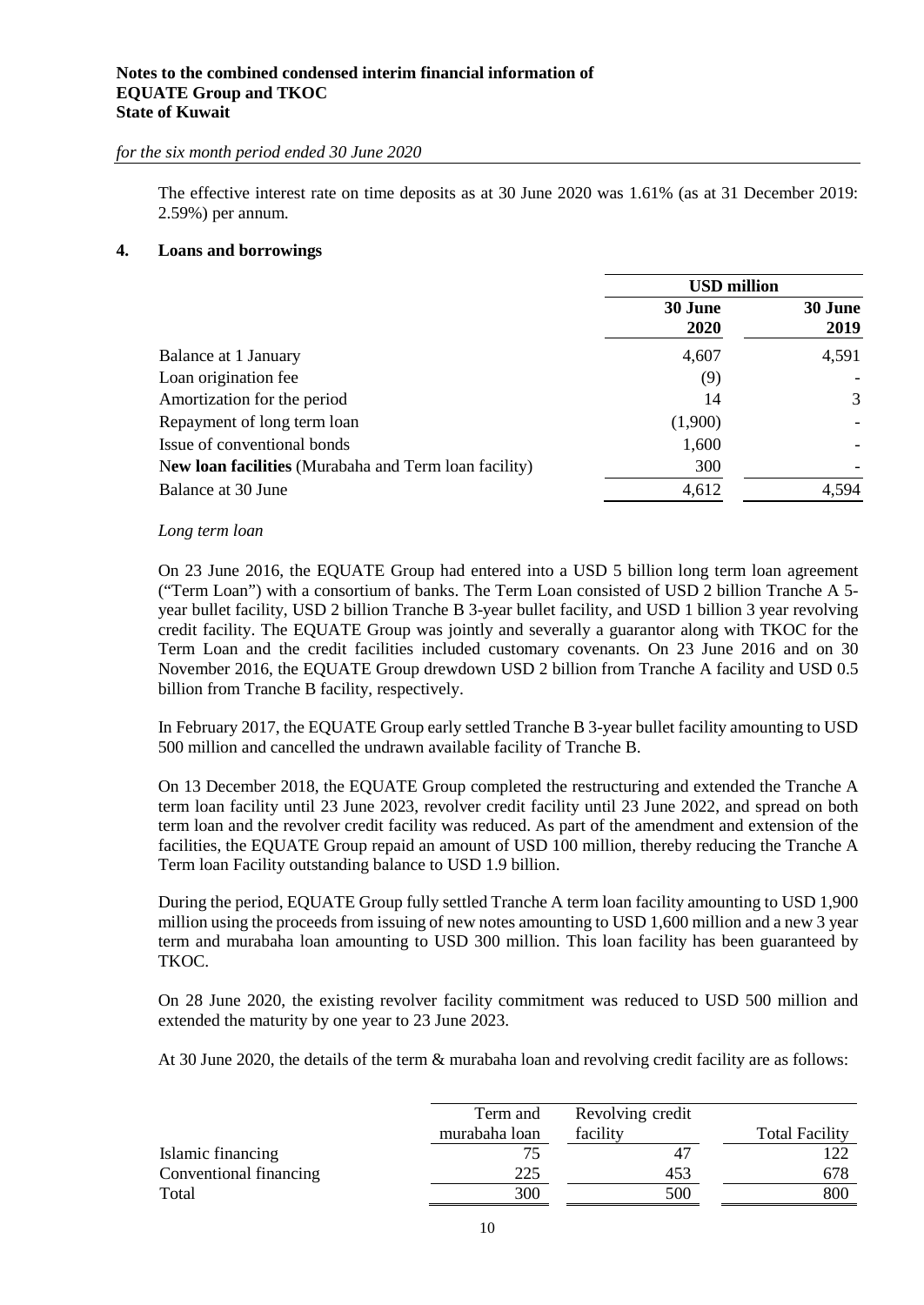Drawn / outstanding as at 30 June 2019 is as follows:

|                        |           |                  |         | <b>USD</b> million |
|------------------------|-----------|------------------|---------|--------------------|
|                        |           | <b>Repayment</b> | 30 June | 31 December        |
|                        |           | terms            | 2020    | 2019               |
|                        |           | Bullet repayment |         |                    |
| Islamic financing      | Tranche A | in $5th$ year    |         | 188                |
|                        |           | Bullet repayment |         |                    |
| Conventional financing | Tranche A | in $5th$ year    |         | 1,712              |
|                        |           | Bullet repayment |         |                    |
| Islamic financing      |           | in $3rd$ year    | 75      |                    |
|                        |           | Bullet repayment |         |                    |
| Conventional financing |           | on $3rd$ year    | 225     |                    |
|                        |           |                  | 300     | 1.900              |

The effective interest rate as at 30 June 2020 on the term and murabaha loans is 2.66 % (31 December 2019: Tranche A is 3.5%).

At the reporting date, the Reporting Entity had available for its utilization, USD 500 million (31 December 2019: USD 1,000 million) of undrawn committed revolving credit facility.

#### *Medium term notes*

In 2016, the EQUATE Group established a USD 4 billion Global Medium Term Note Programme ("GMTN 1"), and on 3 November 2016 EQUATE B.V. issued notes ("GMTN 1 notes") amounting to US\$ 2.25 billion.

During the period, the EQUATE Group established a USD 4 billion Global Medium Term Note Programme ("GMTN 2"), and on 18 May 2020 MEGlobal Canada ULC issued notes ("GMTN 2 notes") amounting to US\$ 1.6 billion.

The payments due in respect of both GMTN 1 and GMTN 2 notes are unconditionally and irrevocably guaranteed, jointly and severally, and not severally, by EQUATE and TKOC. All the notes are listed on EURONEXT.

At the reporting date, EQUATE Group had issued following outstanding Notes.

|    |                                                                                                                                                                                                                                              | <b>USD million</b> |                     |
|----|----------------------------------------------------------------------------------------------------------------------------------------------------------------------------------------------------------------------------------------------|--------------------|---------------------|
|    |                                                                                                                                                                                                                                              | 30 June<br>2020    | 31 December<br>2019 |
| i) | Fixed interest rate Notes amounting to USD 1,000 million,<br>having a term of 5 years, maturing in 2022, with an effective<br>interest rate of 3.338% and carrying a coupon rate of 3% per<br>annum payable on a semi-annual basis.          | 983                | 983                 |
|    | ii) Fixed interest rate Notes amounting to USD 1,250, million<br>having a term of 10 years , maturing in 2026, with an<br>effective interest rate of 4.402% and carrying a coupon rate<br>of 4.25% per annum payable on a semi-annual basis. | 1.235              | $-235$              |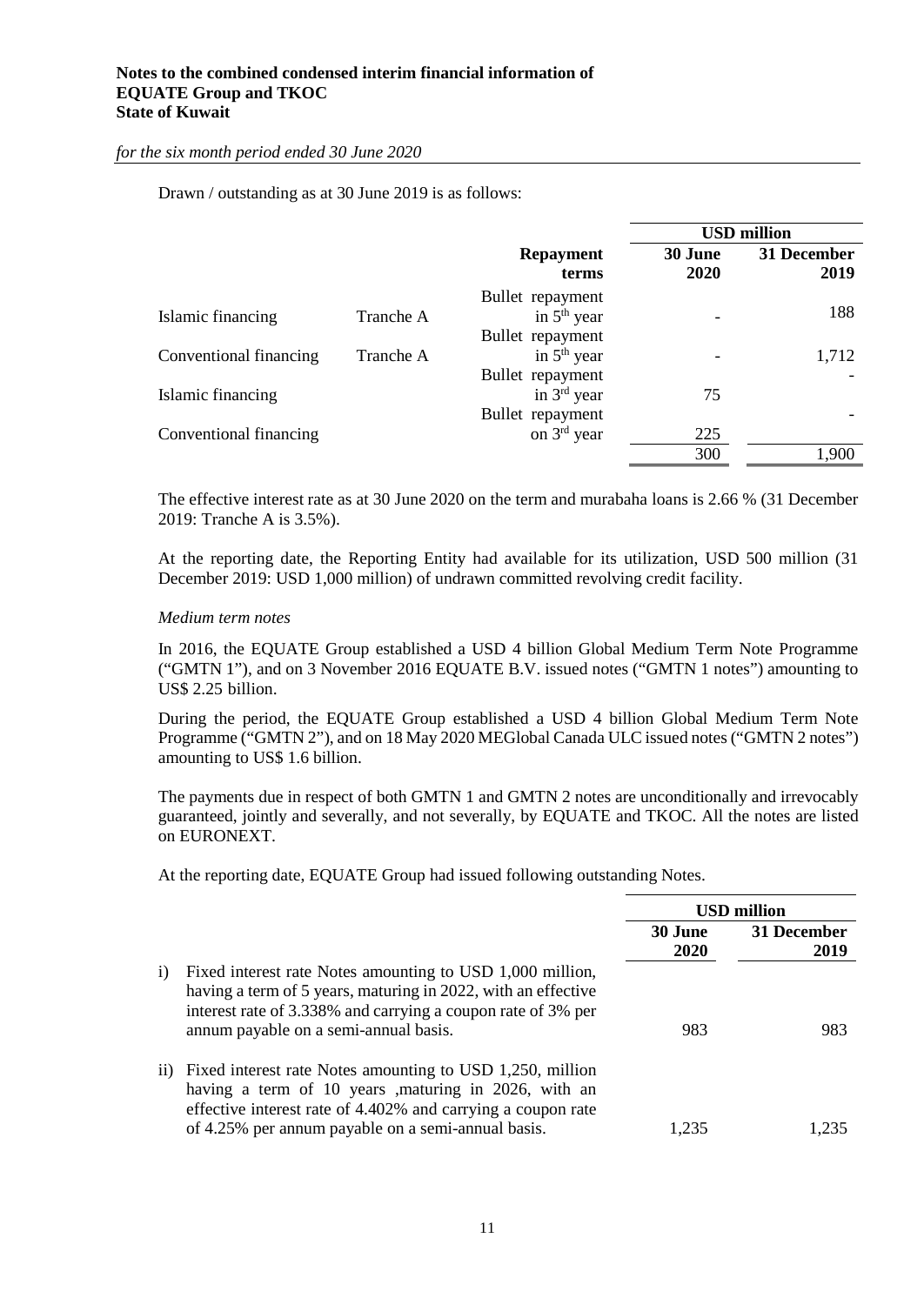| iii) Fixed interest rate Notes amounting to USD 1,000, million<br>having a term of 5 years, maturing in 2025, with an effective<br>interest rate of 5.000% and carrying a coupon rate of 5.000%<br>per annum payable on a semi-annual basis. | 1,000 |  |
|----------------------------------------------------------------------------------------------------------------------------------------------------------------------------------------------------------------------------------------------|-------|--|
| iv) Fixed interest rate Notes amounting to USD 600, million<br>having a term of 10 years, maturing in 2030, with an<br>effective interest rate of 5.875% and carrying a coupon rate<br>of 5.875% per annum payable on a semi-annual basis.   | 600   |  |
|                                                                                                                                                                                                                                              | 3.818 |  |

As at 30 June 2020, medium term notes described in i) and ii) above are quoted at 101.23 and 105.81 respectively (31 December 2019: 100.47 and 107.19 respectively) The medium term notes described in iii) and iv) are quoted at 108.12 and 114 respectively These quotes are based on level 1 inputs of fair value

#### *Sukuk programme*

In December 2016, EQUATE Group established a USD 2 billion Sukuk programme ("Sukuk 1") and issued Sukuk amounting to USD 500 million on 21 February 2017 having a term of 7 years, maturing in February 2024, with a profit rate of 3.944% per annum payable on a semi-annual basis. The Sukuk is guaranteed by EQUATE and TKOC and is listed on Euronext Dublin. As at 30 June 2020, Sukuk are quoted at 103.47 (31 December 2019: 104.25), based on level 1 inputs.

In the current period, EQUATE Group established a USD 2 billion sukuk programme (Sukuk 2). The sukuk is guaranteed by TKOC. The trust certificates are not yet issued under Sukuk 2.

## **5. Related party transactions**

In the normal course of business, the Reporting Entity enters into transactions with its shareholders PIC (directly owned by Kuwait Petroleum Corporation ("KPC")), BPC, QPIC and DEHBV, part of TDCC.

EQUATE Marketing Company EC, Bahrain ("EMC"), which is owned by PIC and DEHBV, is the exclusive sales agent in certain territories for the marketing of PE produced by the EQUATE. EQUATE reimburses all the actual expenses incurred by EMC.

During 2004, DEHBV and PIC initiated a number of joint venture petrochemical projects ("Olefins II projects") in Kuwait to manufacture polyethylene, ethylene glycol and styrene monomer. The Olefins II projects consist of the EQUATE expansion project, and the incorporation and development of TKOC, The Kuwait Styrene Company K.S.C.C. ("TKSC") and Kuwait Aromatics Company K.S.C.C. ("KARO"). TKSC is a joint venture of DEHBV (42.5%) and KARO (57.5%). KARO is owned by PIC (20%), Kuwait National Petroleum Company K.S.C. ("KNPC") (60%) and QPIC (20%).

On 2 December 2004, EQUATE signed a Materials and Utility Supply Agreement ("MUSA") with TKOC, TKSC, KARO and PIC. Under the terms of the MUSA, EQUATE receives a reservation right fee from the above entities that equals the total capital construction costs incurred by EQUATE on the new utilities and infrastructure facilities under the Olefins II projects.

On 2 December 2004, EQUATE signed an Operations, Maintenance and Services Agreement ("OMSA") with TKOC, TKSC and KARO and PIC. Under the terms of the OMSA, EQUATE provides operating, maintenance and other services to the above entities and for which EQUATE receives a fixed management fee over and above the actual operating cost.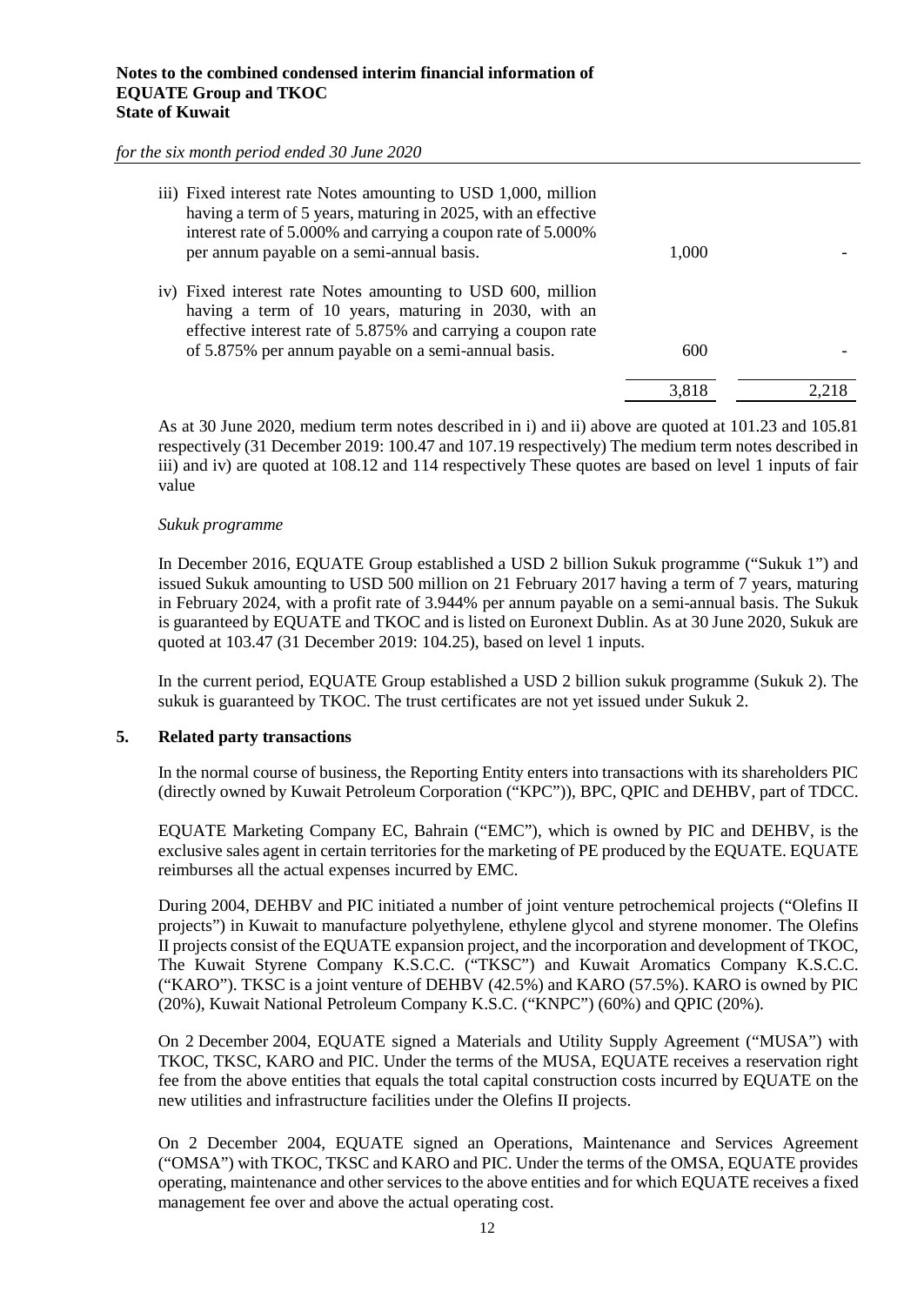On 2 December 2004, TKOC signed an Ethylene supply agreement with EQUATE and TKSC. Under the terms of the agreement, the price per metric tonne of ethylene is paid by TKSC based on the quantity delivered to them at contract price.

During 2005, services agreements were signed between DEHBV, PIC and EQUATE with TKOC, TKSC, KARO and PIC for the provision of various services to the Olefins II projects.

An agreement to amend MUSA and service agreements ("primary agreements") was signed between the parties to the primary agreements on 8 February 2006 releasing KARO from its obligations and liabilities under the primary agreements and appointing Kuwait Paraxylene Production Company K.S.C.C. ("KPPC") in place of KARO to assume and perform all obligations of KARO as if KPPC were and had been a party to the primary agreements. KPPC is a 100% owned subsidiary of KARO.

**Operational Facility**– Under the cash management services provided by MEG B.V, the EQUATE Group's subsidiaries and TKOC have an overnight cash sweeping facility with MEG B.V. Under this arrangement, the EQUATE Group entities and TKOC sweep selected bank accounts with MEG B.V. This allows the EQUATE Group entities and TKOC to either invest or borrow funds on an overnight basis. Under the terms of the agreement, the subsidiaries and TKOC can borrow or deposit with MEG B.V at an interest rate of LIBOR plus a positive spread set by the Management. The spread is determined by taking into consideration of economic factors such as the creditworthiness of counterpart, characteristics of the debt financing arrangement etc. These are indefinite credit arrangements subject to termination by either party of which the interest is accrued monthly.

All transactions with related parties are carried out on a negotiated contract basis.

The following is a description of significant related party agreements and transactions, other than described above:

- a) Supply by Union Carbide Corporation ("UCC") of technology and licences relating to manufacture of PE and EG
- b) Feed gas and fuel agreement with PIC
- c) Supply by the EQUATE Group of certain materials and services required by PIC to operate and maintain the polypropylene plant
- d) Excess EG Marketing Agreement
- e) General Services Agreement
- f) Secrecy Agreement
- g) Long Term Land Lease Agreement
- h) Site Services Agreement
- i) Employee Seconding Agreement
- j) Catalyst License Agreement
- k) Binding Term sheet Gulf Coast
- l) Other Assignment and Assumption Agreements
- m) Ethylene supply agreement by MEGC with DEHBV / TDCC
- n) Feedstock supply agreement by MEGC with DEHBV / TDCC for the USGC Project
- o) Master service agreement with DEHBV / TDCC
- p) Ethylene Oxide (EO)/EG Swap Agreement (MEGC)
- q) Technology License Intellectual Property (IP) Agreement (MEGC)
- r) Catalyst Supply Agreement (MEGC)
- s) Storage Sublease (MEGC)
- t) Ground Lease (MEGC)
- u) Utilities Services Agreements (MEGC)
- v) Technical Services Agreement (MEGC)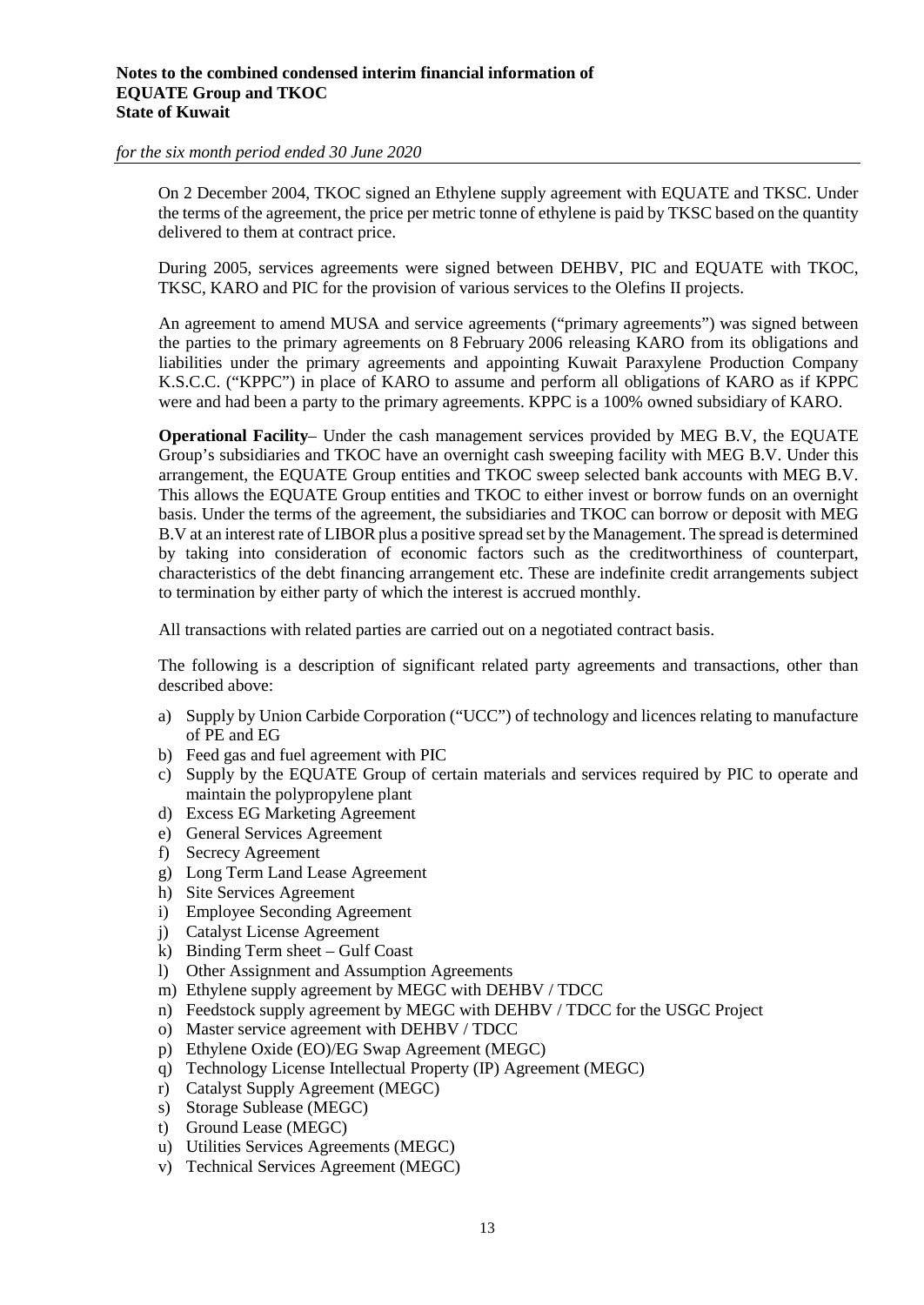Details of significant related party transactions are disclosed below:

|    |                                                                                 | <b>USD</b> million |          |
|----|---------------------------------------------------------------------------------|--------------------|----------|
|    |                                                                                 | 2020               | 2019     |
| a) | Sales and management fee                                                        |                    |          |
|    | Polypropylene plant management fees from PIC                                    | 0                  | $\theta$ |
|    | Styrene plant management fees from TKSC                                         |                    | 1        |
|    | Aromatics Plant management fees from KPPC                                       | 2                  | 2        |
|    | Sale of utilities and services to KPPC, TKSC and PIC                            | 25                 | 26       |
|    | Operating cost reimbursed by PIC for running of<br>Polypropylene plant          | 14                 | 19       |
|    | Operating and utility cost reimbursed by TKSC for<br>running of Styrene plant   | 21                 | 30       |
|    | Operating and utility cost reimbursed by KPPC for<br>running of Aromatics plant | 36                 | 43       |
|    |                                                                                 |                    |          |

|    |                                                              | <b>USD</b> million |                 |
|----|--------------------------------------------------------------|--------------------|-----------------|
|    |                                                              | 30 June<br>2020    | 30 June<br>2019 |
| b) | <b>Purchases and expenses</b>                                |                    |                 |
|    | Feed gas and fuel gas purchased from KPC                     | 166                | 195             |
|    | Catalyst purchased from DEHBV                                |                    | 5               |
|    | Catalyst purchased from Dow Chemical Canada ULC              | 22                 |                 |
|    | Ethylene Purchase from Dow Chemical Canada ULC               | 96                 | 122             |
|    | Ethylene Purchase from TDCC                                  | 57                 |                 |
|    | Service cost reimbursed to Dow Chemical Canada ULC           | 7                  | 6               |
|    | Service cost reimbursed to TDCC                              | 6                  |                 |
|    | Service cost reimbursed to DEHBV                             | 17                 | 17              |
|    | Glycol purchase from TDCC                                    | 50                 | 70              |
|    | Purchase of sea cooling water from PIC                       | 11                 | 12              |
|    | Catalyst purchased from UNIVATION                            |                    | 5               |
|    | Operating costs reimbursed to EMC                            | 1                  | 1               |
|    | Staff secondment costs reimbursed to DEHBV                   | 2                  | 4               |
|    | Tugging fees payments to Kuwait Oil Company K.S.C.C. ("KOC") | 4                  | 3               |
| c) | Key management compensation                                  |                    |                 |
|    | Salaries, short term and terminal benefits                   | 2                  | 3               |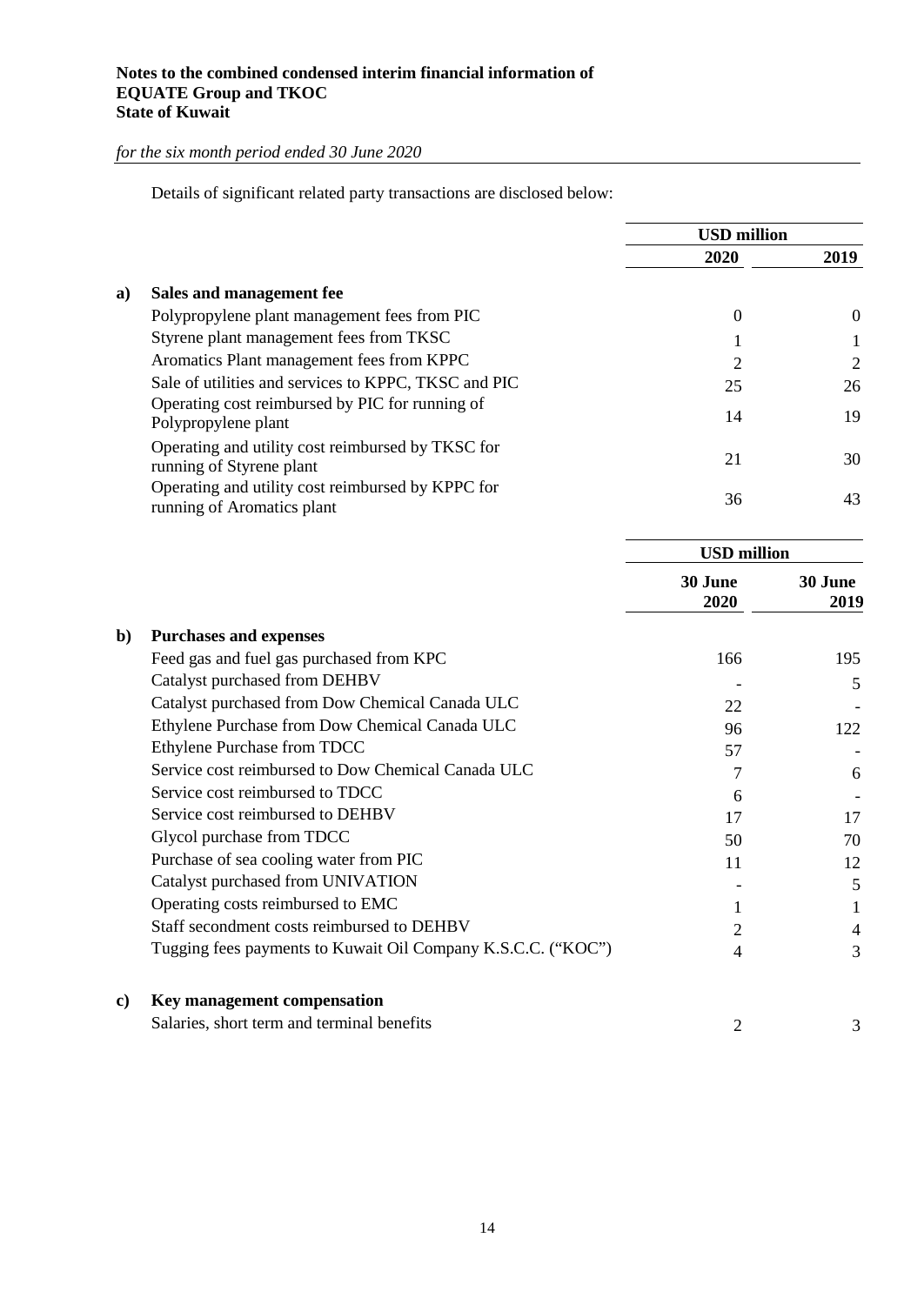|    |                                                                                     | <b>USD</b> million<br>30 June<br>2020 | 31 December<br>2019 |
|----|-------------------------------------------------------------------------------------|---------------------------------------|---------------------|
| d) | Due from related parties                                                            |                                       |                     |
|    | Due from PIC                                                                        | 23                                    | 9                   |
|    | Due from UCC                                                                        | 1                                     |                     |
|    | Due from TDCC                                                                       | $\theta$                              | 3                   |
|    | Due from Dow Chemical Canada ULC                                                    | 2                                     | $\overline{c}$      |
|    | Due from TKSC                                                                       | 7                                     | 9                   |
|    | Due from KPPC                                                                       | 6                                     | 12                  |
|    | Due from KNPC                                                                       | 2                                     | $\overline{c}$      |
|    | Due from KARO                                                                       | $\theta$                              | 0                   |
|    | Due from KPC                                                                        | $\theta$                              | 0                   |
|    | Due from others                                                                     | 1                                     | $\overline{0}$      |
|    |                                                                                     | 42                                    | 38                  |
|    |                                                                                     | <b>USD</b> million                    |                     |
|    |                                                                                     | 30 June                               | 31 December         |
|    |                                                                                     | 2020                                  | 2019                |
| e) | Due to related parties                                                              |                                       |                     |
|    | Due to KPC                                                                          | 60                                    | 71                  |
|    | Due to PIC                                                                          | 48                                    | 37                  |
|    | Due to Kuwait Oil Company K.S.C.                                                    | 3                                     | 1                   |
|    | Due to TDCC                                                                         | $\overline{2}$                        | 3                   |
|    | Due to Dow Olefinverbund GMBH                                                       | 1                                     | 3                   |
|    | Due to Dow Canada Limited                                                           | L                                     | $\boldsymbol{0}$    |
|    | Due to Dow Chemical Canada ULC                                                      | 3                                     |                     |
|    | Due to DEHBV                                                                        | $\overline{c}$                        | $\boldsymbol{0}$    |
|    | Due to Dow Chemical China                                                           | っ                                     |                     |
|    | Due to KPPC                                                                         | $\mathbf{0}$                          | $\boldsymbol{0}$    |
|    | Due to TKSC                                                                         | $\theta$                              | 1                   |
|    | Due to others                                                                       | $\boldsymbol{0}$                      | 1                   |
|    |                                                                                     | 122                                   | 117                 |
| f  | Dividend payables (included in Trade and other payables)<br>Payable to shareholders | 255                                   |                     |
|    |                                                                                     |                                       |                     |

## **6. Additional Business and Geographical Information**

# *Basis for segmentation*

The Reporting Entity have one significant business segment i.e; Performance Materials & Chemicals ("PMC"), which is the reportable segment. This business segment manufactures and markets different types of basic petrochemical products (refer note 1 for more details).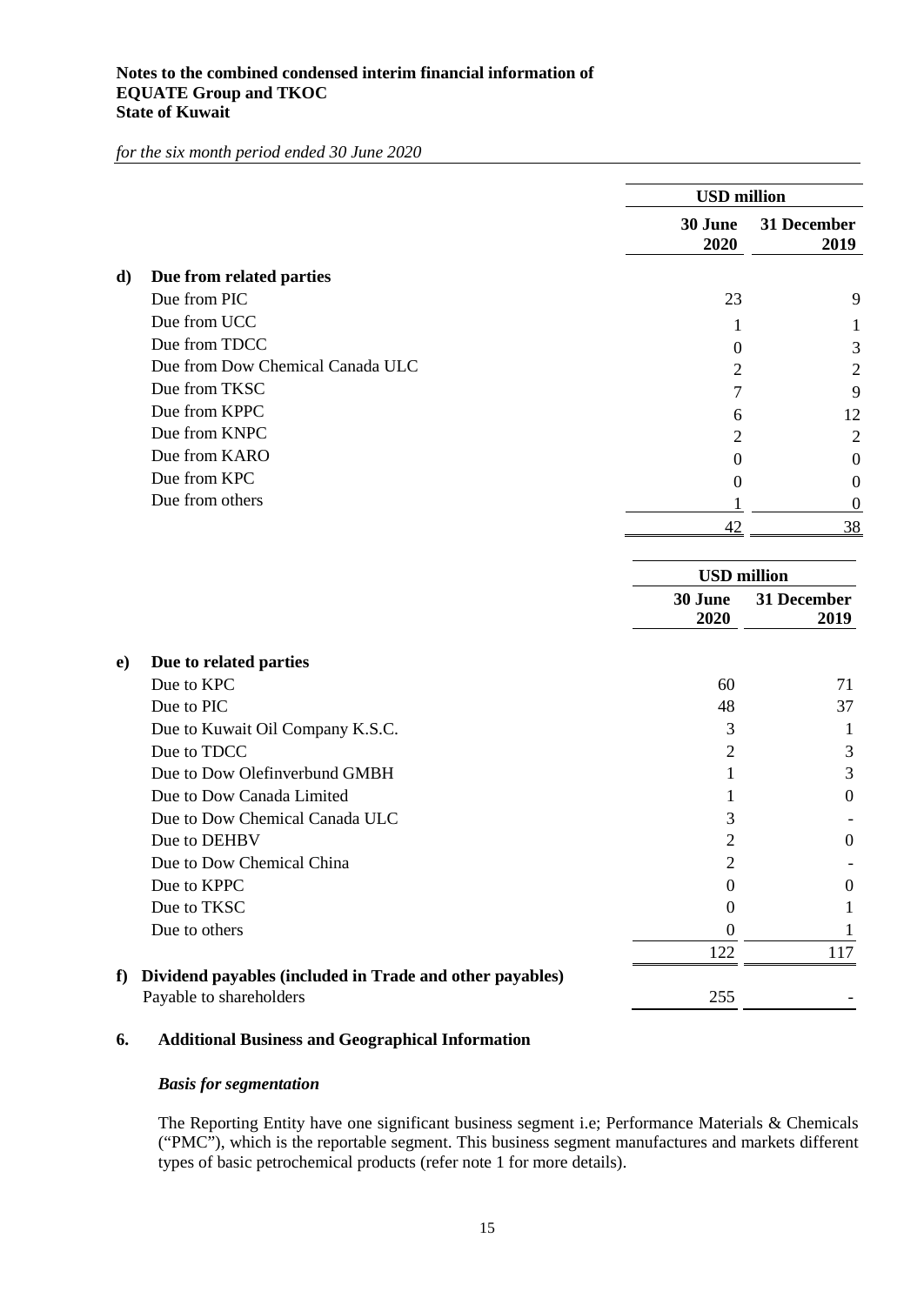#### **Notes to the combined condensed interim financial information of EQUATE Group and TKOC State of Kuwait**

## *for the six month period ended 30 June 2020*

Equate Management Team ("EMT"), a committee comprises of certain board members of EQUATE Group and TKOC and key members of management, reviews the internal management reports of segments to monitor the performance and allocate capital. Earnings before Interest, Tax, Depreciation and Amortization ("EBITDA") is the key measure used to monitor the performance of business because management believes that this information is the most relevant in evaluating the results of the business relative to other entities that operate in the similar industries. In addition to PMC business, EQUATE is engaged in managing operations of petrochemical plants of certain related parties, which did not meet the quantitative threshold for reportable segment.

## *Information about reportable segments*

|                                | <b>USD</b> million |               |              |            |                  |              |
|--------------------------------|--------------------|---------------|--------------|------------|------------------|--------------|
|                                |                    | 2020          |              |            | 2019             |              |
|                                | <b>PMC</b>         | <b>Others</b> | <b>Total</b> | <b>PMC</b> | <b>Others</b>    | <b>Total</b> |
| External segment revenue       | 1,327              | 96            | 1,423        | 1,593      | 118              | 1,711        |
| <b>EBITDA</b>                  | 368                | 41            | 409          | 502        | 24               | 526          |
| Net profit for the period      | 108                | 16            | 124          | 294        | 14               | 308          |
| Interest income                | (5)                |               | (5)          | (11)       | $\overline{0}$   | (11)         |
| Interest expenses              | 106                | 5             | 111          | 74         | $\theta$         | 74           |
| Depreciation, amortization and |                    |               |              |            |                  |              |
| reservation rights             | 161                | 20            | 181          | 150        | 10               | 160          |
| Income tax /KFAS / Zakat       | (2)                | (0)           | (2)          | (5)        | $\boldsymbol{0}$ | (5)          |

# *Geographical information*

PMC business is managed on a worldwide basis, but operate manufacturing facilities and sales offices primarily in Kuwait, Canada, Germany, Dubai, Hong Kong, Singapore and United States of America. The geographical information analyses the Reporting Entity's revenue by the Company's country of domicile and other countries. In presenting the geographical information, the segment revenue has been based on geographic location of customers.

|                                                | <b>USD</b> million |     |            |               |              |
|------------------------------------------------|--------------------|-----|------------|---------------|--------------|
| Revenue by product /<br>services and geography | EG                 | PE  | <b>PET</b> | <b>Others</b> | <b>Total</b> |
| <b>30 June 2020</b>                            |                    |     |            |               |              |
| Americas                                       | 154                |     |            |               | 154          |
| North Asia                                     | 502                | 145 |            |               | 647          |
| India sub-continental                          | 97                 | 20  |            |               | 117          |
| Europe                                         | 82                 | 29  | 139        |               | 250          |
| Rest of the World*                             | 41                 | 118 |            | 96            | 255          |
| External revenue                               | 876                | 312 | 139        | 96            | 1,423        |
| <b>30 June 2019</b>                            |                    |     |            |               |              |
| Americas                                       | 213                |     |            |               | 213          |
| North Asia                                     | 446                | 192 |            |               | 638          |
| India sub-continental                          | 171                | 21  |            |               | 192          |
| Europe                                         | 94                 | 47  | 195        |               | 336          |
| Rest of the World*                             | 71                 | 143 |            | 118           | 332          |
| External revenue                               | 995                | 403 | 195        | 118           | 1,711        |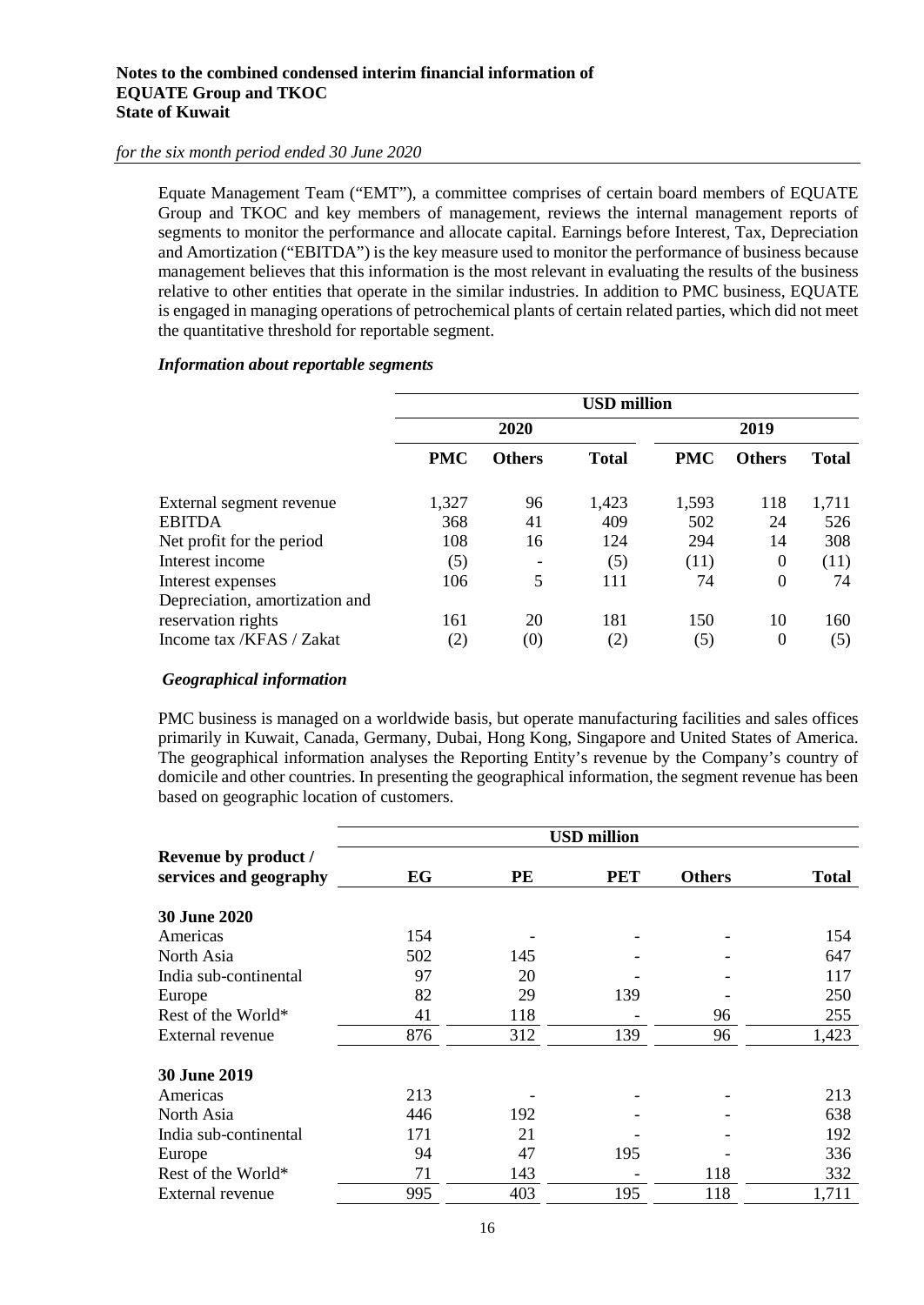|                                  |     |     | <b>USD million</b> |               |              |
|----------------------------------|-----|-----|--------------------|---------------|--------------|
| <b>EBITDA</b> by<br>product line | EG  | PE  | <b>PET</b>         | <b>Others</b> | <b>Total</b> |
| <b>30 June 2020</b>              | 243 | 123 | $\mathcal{D}$      | 41            | 409          |
| <b>30 June 2019</b>              | 316 | 174 | 12                 | 24            | 526          |

\* Rest of the World includes revenue from Kuwait of USD 23 million (2019: USD 33 million)

#### **7. Financial instruments - fair value measurement and risk management**

#### *Fair value measurement*

The fair value of the financial instrument is the amount for which an asset could be exchanged or a liability settled between knowledgeable willing parties in an arm's length transaction.

When measuring the fair value of an asset or a liability, the Reporting Entity uses market observable data as far as possible. Fair values are categorised into different levels in a fair value hierarchy based on the inputs used in the valuation techniques as follows:

- Level 1: quoted prices (unadjusted) in active markets for identical assets or liabilities.
- Level 2: inputs other than quoted prices included in Level 1 that are observable for the asset or liability, either directly (i.e. as prices) or indirectly (i.e. derived from prices).
- Level 3: inputs for the asset or liability that are not based on observable market data (unobservable inputs).

The fair values of all financial instruments carried by the Reporting Entity as at 30 June 2020, that are not carried at fair value, are not materially different from their carrying values.

## *Financial risk management*

All aspects of the Reporting Entity's financial risk management objectives and policies are consistent with those disclosed in the combined financial statements of EQUATE Group and financial statements of TKOC for the year ended 31 December 2019.

## **8. Commitments and contingent liabilities**

The Reporting Entity has a fixed gas purchase commitment with a related party of approximately USD 1 million (31 December 2019: USD 1 million) per day until the agreement is cancelled in writing by the parties.

The Reporting Entity under the excess EG marketing agreement has a commitment to purchase from Dow an annual volume for a term to 2024.

The EQUATE Group under the Ethylene Supply Agreement has a commitment to purchase and obligates DCC ULC to supply a contract quantity of ethylene each year through 2024 with an additional two five year extensions through to 2034.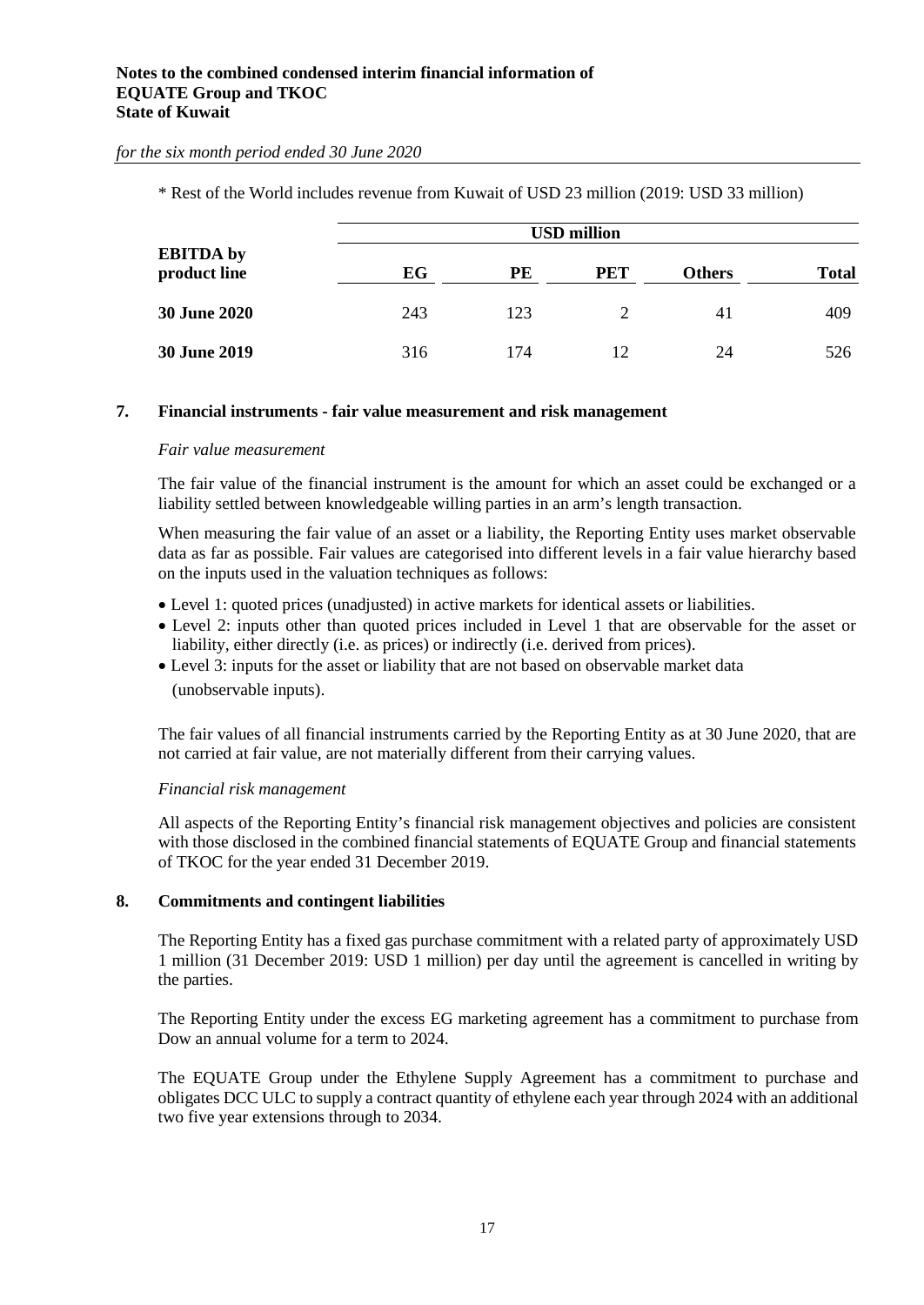The EQUATE Group under the Ethylene Supply Agreement has a commitment to purchase and obligates The Dow Chemical Company to supply 26.7% of output of one of Dow's ethylene crackers (TX-9), for USGC project, through the earlier of A) Dow Cracker facility permanently cease to operate or B) MEGlobal USGC plants cease to operate, subject to certain other conditions. The useful life of this asset is 25 years, starting from 2019.

In addition to the above, the Reporting Entity had the following commitments and contingent liabilities outstanding as at 30 June 2020:

|                                                                   | <b>USD million</b> |                     |  |
|-------------------------------------------------------------------|--------------------|---------------------|--|
|                                                                   | 30 June<br>2020    | 31 December<br>2019 |  |
| Letters of credit and letters of guarantee<br>Capital commitments | 628                | 28                  |  |

#### *Contingent liabilities*

#### **Corporation Income Tax Assessment from the Canadian Revenue Agency**

In December 2018, ME Global Canada ULC received a Corporation Income Tax Assessment from the Canadian Revenue Agency (CRA) for a transfer pricing adjustment amounting to CAD\$ 62 million (USD 45 million) resulting in additional tax impact of CAD\$ 13 million (USD 9 million) relating to tax year 2013. In November 2019, ME Global Canada ULC received a Corporation Income Tax Assessment from the Canadian Revenue Agency (CRA) for an additional tax impact CAD\$ 14.4 million (USD 11.07 million) relating to tax year of 2014. This assessment is issued subsequent to the final audit report completed for the tax years 2013, 2014 and 2015 by the CRA.

The Management has filed a notice of objection for the 2014 assessment within the stipulated period as it did for the 2013 assessment in March 2019. The management is confident that it can defend their submitted inter-company transfer price and get the assessment reversed through the appeal process, similar to prior years and is of the view that no additional tax liability is required for this assessment. The company has not received the final Corporation Tax Assessment for the tax year 2015.

## **Unutilized tax losses no longer available for deduction**

In September 2018, a subsidiary, Equipolymers GmbH received a notice from the German Tax Office as a conclusion of the tax audit opinion relating to the fair valuation of Equipolymers GmbH during the merger of Equipolymers BV with MEGlobal BV in 2011 concluding that the full amount of the unutilized tax losses not offset or deducted as at 1 July 2011 is no longer available for deduction against future profits (EUR 171 million of Corporate Tax loss / EUR 161 million of trade tax loss) on the basis that the valuation report submitted by the subsidiary on 15 July 2013 was not prepared based on the merger date of July 1, 2011. The subsidiary submitted a revised valuation report with full compliance to the German Valuation Standards to the tax office on 19 December 2018 which reflected hidden reserves of EUR 137 million. Following the multi-year tax assessment, which included the new valuation report submitted, the subsidiary and the German tax authority arrived at a negotiated settlement on a forfeiture of corporate tax losses amounting to EUR 87.38 million and trade tax losses amounting to EUR 77.42 million.

Accordingly, the subsidiary has carried forward corporate tax loss of EUR 86.7 million (USD 97.3 million) and trade tax loss of EUR 86.3 million (USD 96.86 million) as at the date of merger (1 July 2011). The management has determined that the position is no longer uncertain and the carried forward losses are available for utilization by the subsidiary post restructuring after the forfeiture.